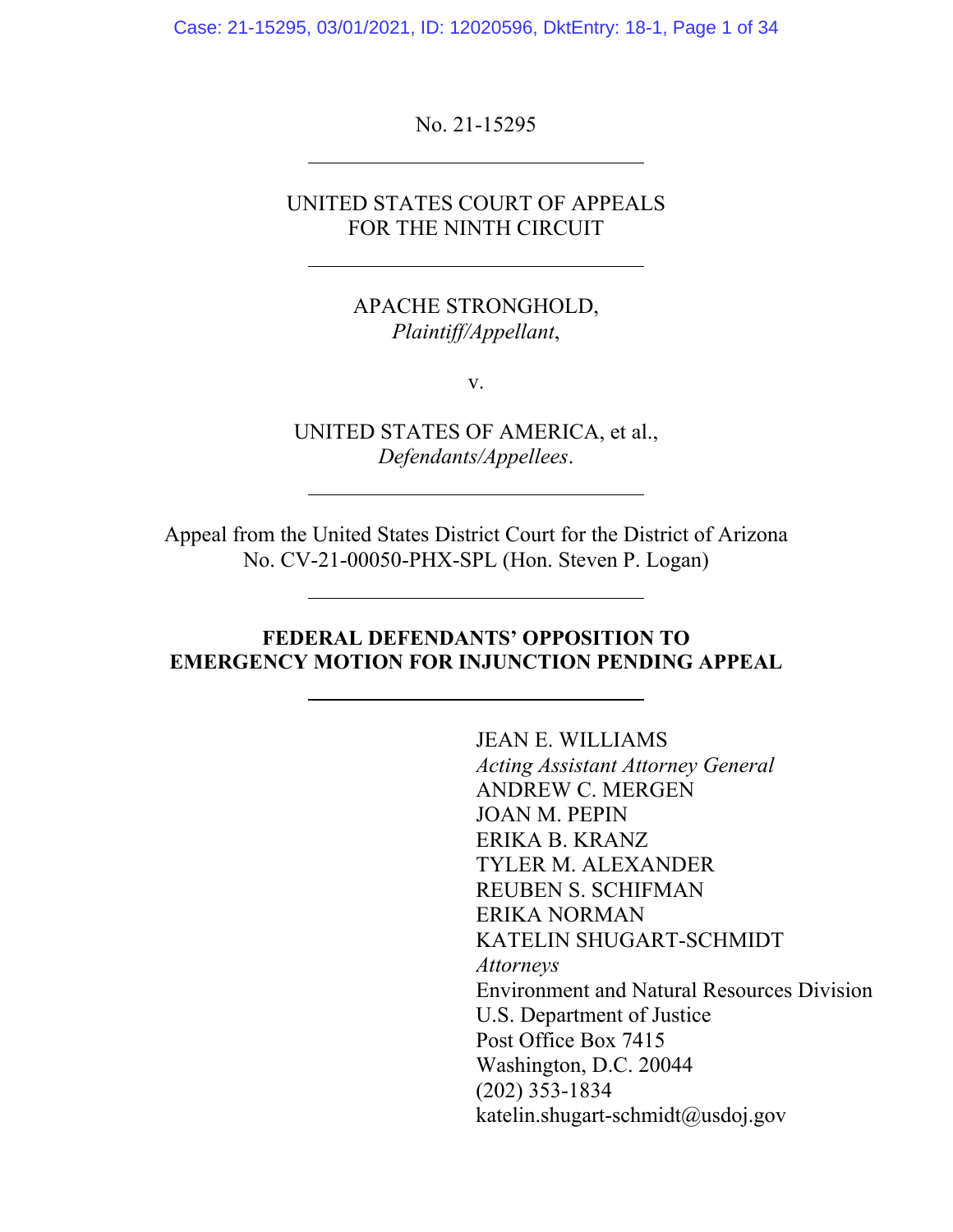# **TABLE OF CONTENTS**

|                | A.        |                                                                                                                           |  |
|----------------|-----------|---------------------------------------------------------------------------------------------------------------------------|--|
|                | <b>B.</b> |                                                                                                                           |  |
|                | C.        |                                                                                                                           |  |
|                | D.        |                                                                                                                           |  |
|                |           |                                                                                                                           |  |
| $\mathbf{I}$ . |           | Plaintiff has not demonstrated a likelihood of immediate,<br>irreparable harm from the land transfer while this appeal is |  |
|                | A.        | Plaintiff will continue to have access to the land after the<br>land transfer, and no subsidence-causing mining           |  |
|                | Β.        |                                                                                                                           |  |
| II.            |           |                                                                                                                           |  |
|                | A.        | Plaintiff has not shown a substantial burden on their                                                                     |  |
|                | B.        | Plaintiff is not likely to succeed on its Free Exercise                                                                   |  |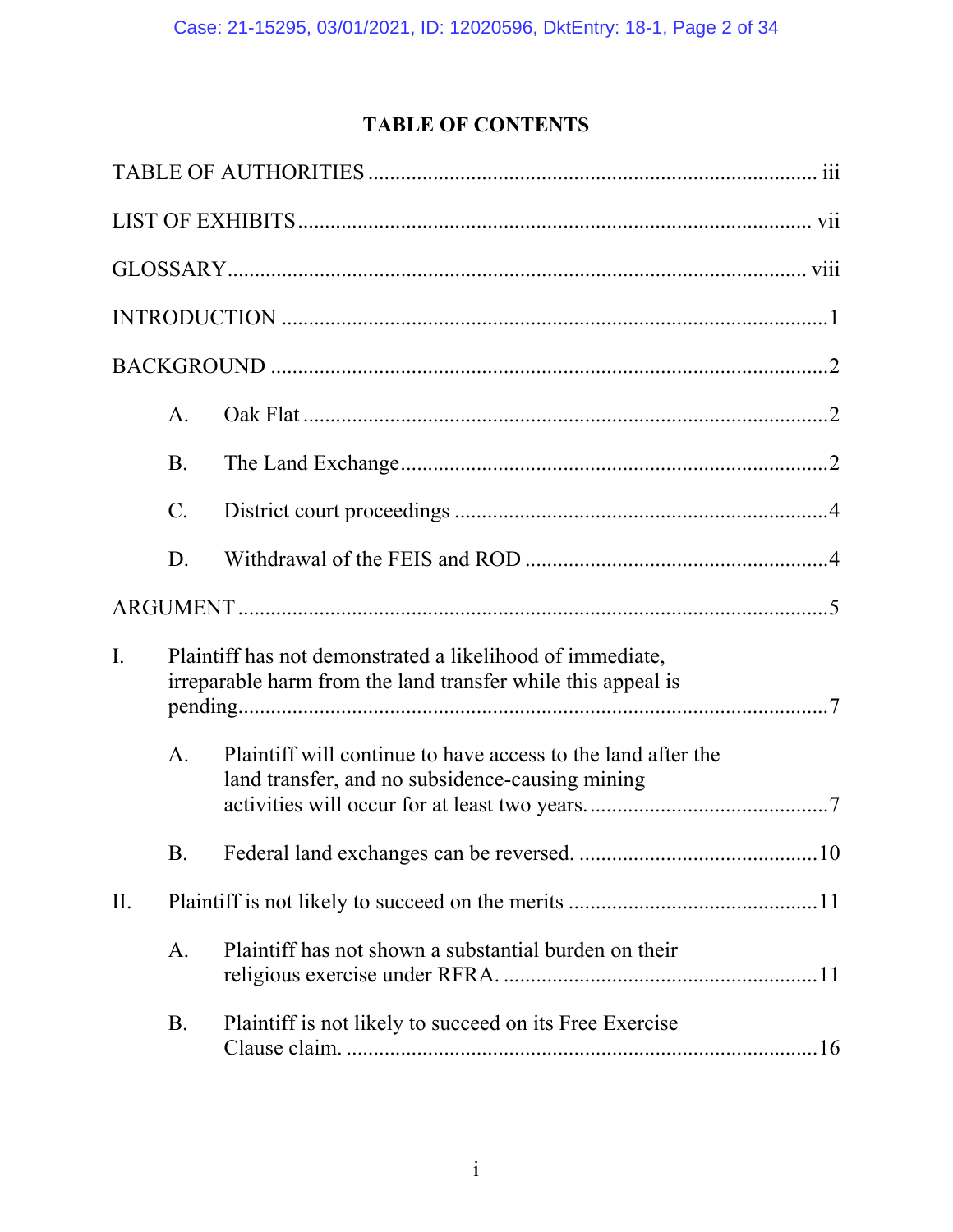|      | $C_{\cdot}$ | Plaintiff lacks standing to bring a breach-of-trust claim   |    |
|------|-------------|-------------------------------------------------------------|----|
| III. |             | While this Court need not reach them, the remaining factors | 22 |
|      |             |                                                             |    |

# CERTIFICATE OF COMPLIANCE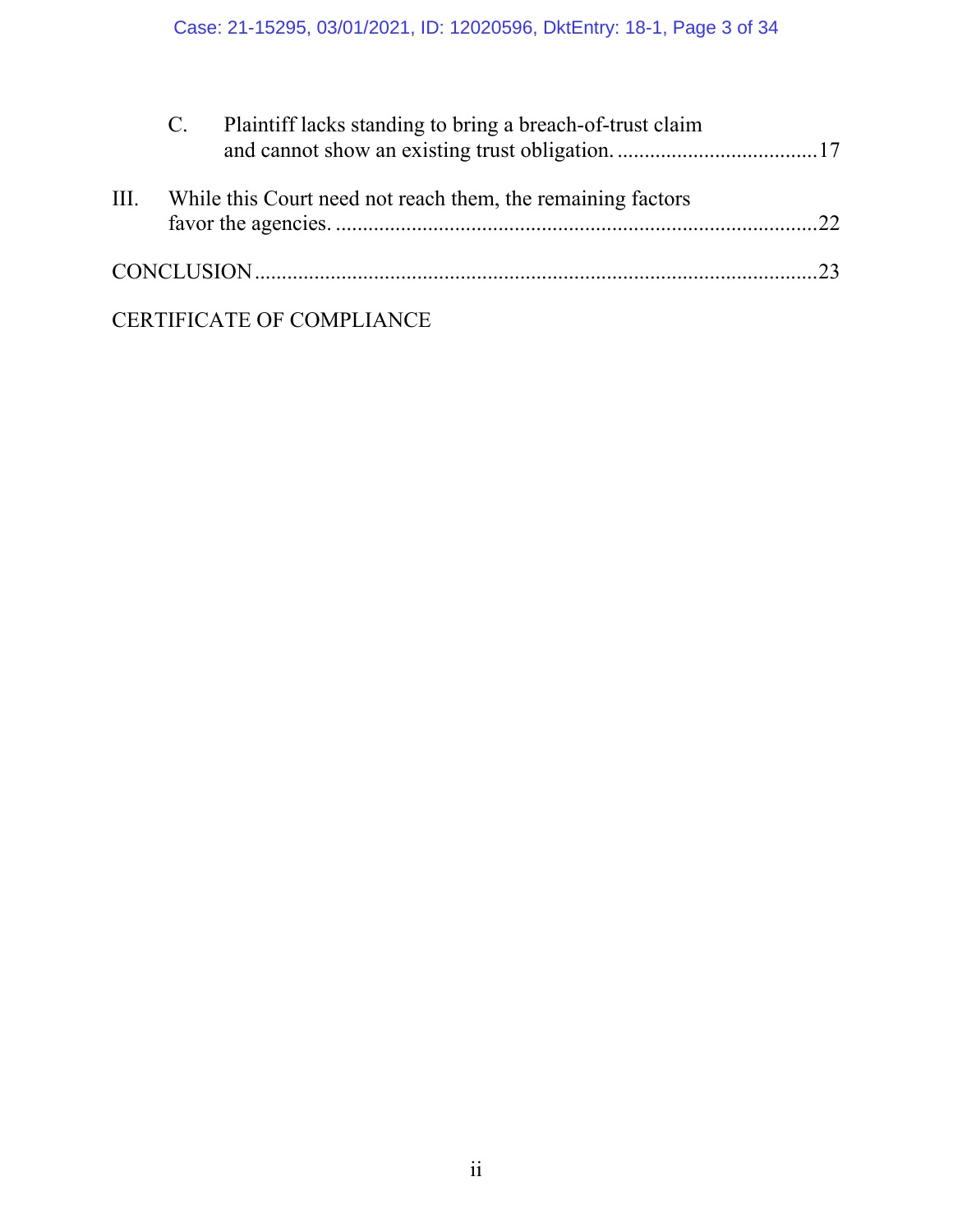## **TABLE OF AUTHORITIES**

### **Cases**

| Am. Motorcyclist Ass'n v. Watt,                   |     |
|---------------------------------------------------|-----|
|                                                   |     |
| Amoco Prod. Co. v. Vill. Of Gambell,              |     |
|                                                   |     |
| Cascadia Wildlands v. Scott Timber Co.,           |     |
|                                                   |     |
| Church of the Lukumi Babalu Aye v. Hialeah,       |     |
|                                                   |     |
| Desert Citizens Against Pollution v. Bisson,      |     |
|                                                   |     |
| Doe # $l$ v. Trump,                               |     |
|                                                   |     |
| <i>Employment Division v. Smith,</i>              |     |
|                                                   |     |
|                                                   |     |
| Gros Ventre Tribe v. United States,               |     |
|                                                   |     |
| Hackford v. Babbitt,                              |     |
|                                                   |     |
| Herrera v. Wyoming,                               | .18 |
|                                                   |     |
| Inter Tribal Council of Arizona, Inc. v. Babbitt, |     |
|                                                   |     |
| James v. Watt,                                    |     |
|                                                   |     |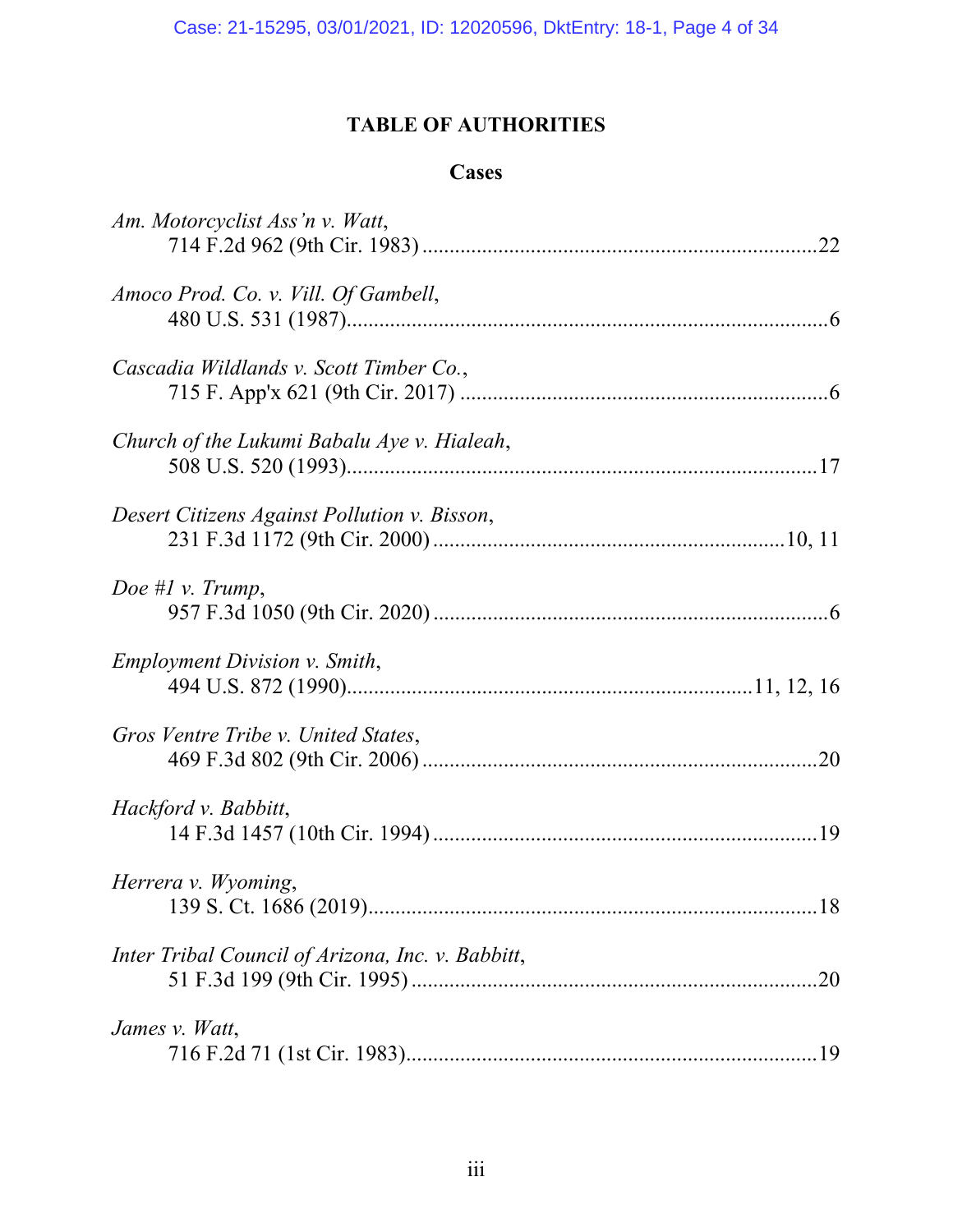# Case: 21-15295, 03/01/2021, ID: 12020596, DktEntry: 18-1, Page 5 of 34

| Jones v. Meehan,                                          |     |
|-----------------------------------------------------------|-----|
| Kettle Range Conservation Grp. v. Bureau of Land Mgmt.,   |     |
| Lone Wolf v. Hitchcock,                                   |     |
| Lopez v. Brewer,                                          |     |
| Lyng v. Northwest Indian Cemetery Protective Ass'n,       |     |
| McGirt v. Oklahoma,                                       |     |
| Mora v. New York,                                         |     |
| Morton v. Mancari,                                        |     |
| Nat'l Forest Pres. Grp. v. Butz,                          |     |
| Nat'l Parks & Conservation Ass'n v. Bureau of Land Mgmt., | 10  |
| Nat'l Wildlife Fed'n v. Espy,                             |     |
| Nat'l Wildlife Fed'n v. Nat'l Marine Fisheries Serv.,     |     |
| Navajo Nation v. U.S. Forest Service,                     |     |
| Nken v. Holder,                                           | .22 |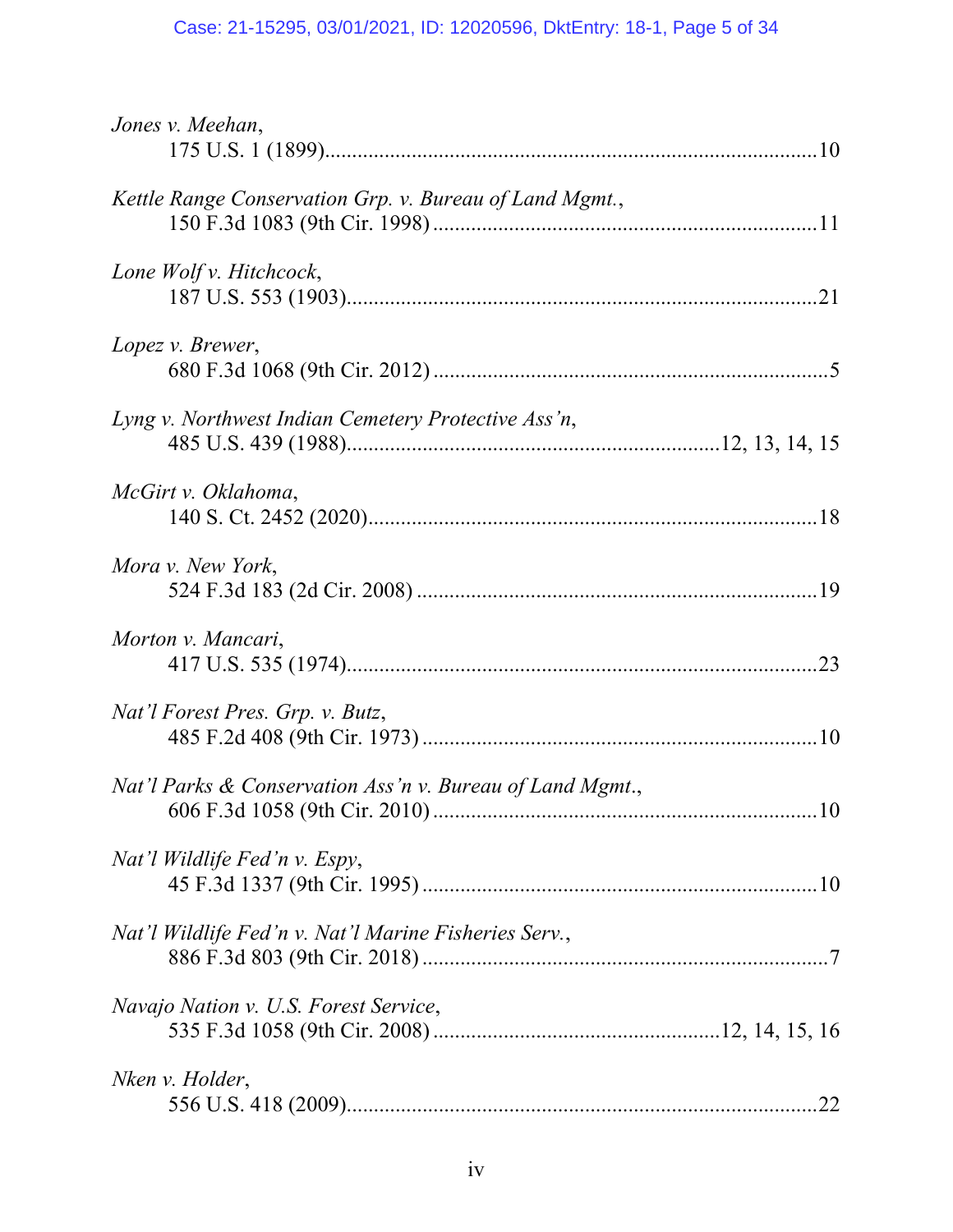# Case: 21-15295, 03/01/2021, ID: 12020596, DktEntry: 18-1, Page 6 of 34

| Oakland Tribune, Inc. v. Chronicle Pub. Co.,                   |
|----------------------------------------------------------------|
| Pers. Administrator of Massachusetts v. Feeney,                |
| Prairie Band of Potawatomi Indians v. Pierce,                  |
| Robinson v. Salazar,                                           |
| Salazar v. Buono,                                              |
| Seneca-Cayuga Tribe of Okla. v. Oklahoma,                      |
| Singh v. Carter,                                               |
| Skokomish Indian Tribe v. United States,                       |
| Sovereign Inupiat for a Living Arctic v. Bureau of Land Mgmt., |
| Tenacre Found. v. I.N.S.,<br>$\dots 6$                         |
| Textile Unlimited, Inc. v. A. BMH and Co.,                     |
| Uintah Ute Indians v. United States,                           |
| United States v. California,                                   |
| United States v. Lara,                                         |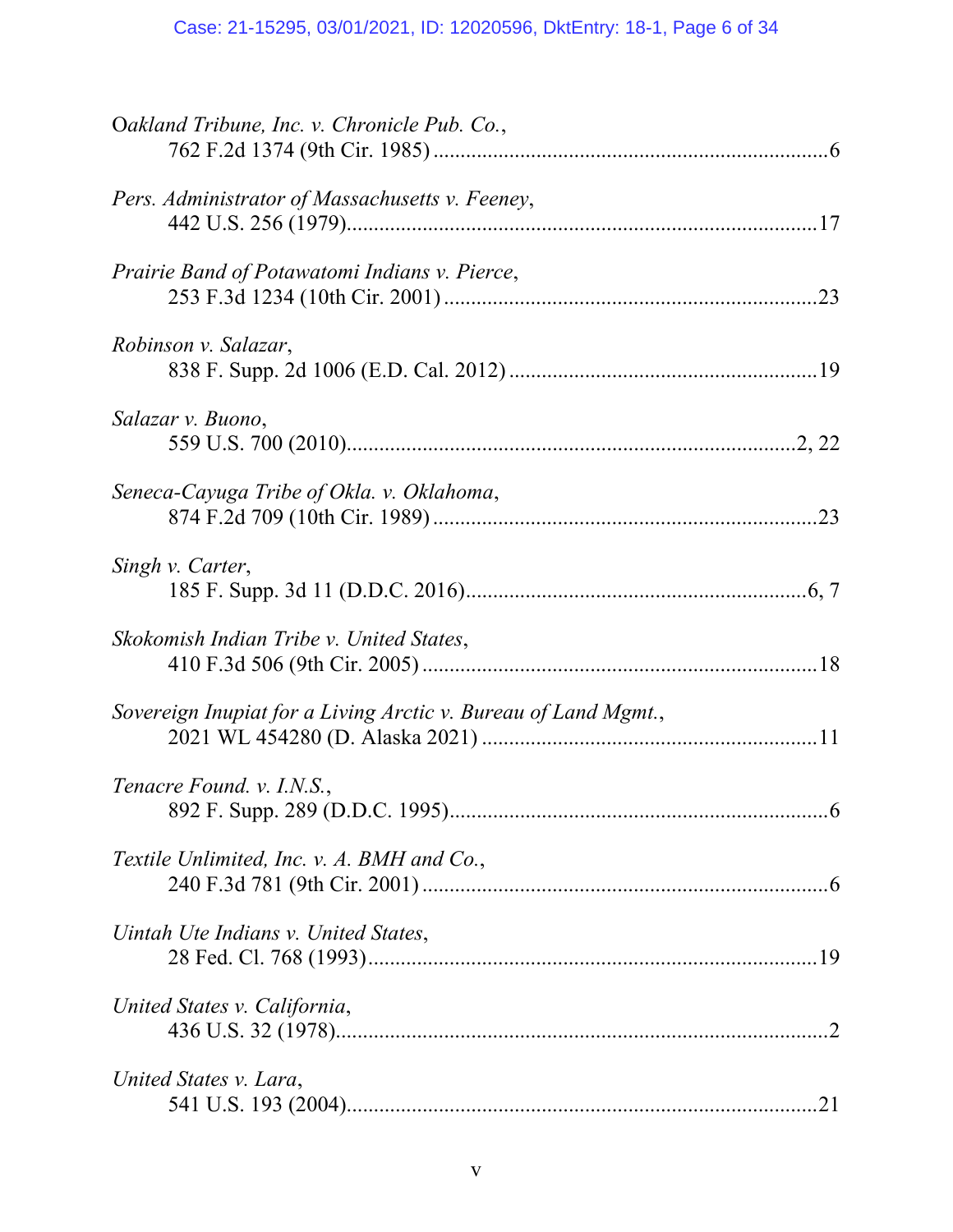## Case: 21-15295, 03/01/2021, ID: 12020596, DktEntry: 18-1, Page 7 of 34

| United States v. Navajo Nation,<br>.20            |
|---------------------------------------------------|
| United States v. Oakland Cannabis Buyers' Co-op., |
| W. Land Exch. Project v. Dombeck,                 |
| Winter v. NRDC,                                   |
| Youpee v. Babbit,                                 |
| <b>Statutes</b>                                   |
|                                                   |
|                                                   |
| <b>Treaties</b>                                   |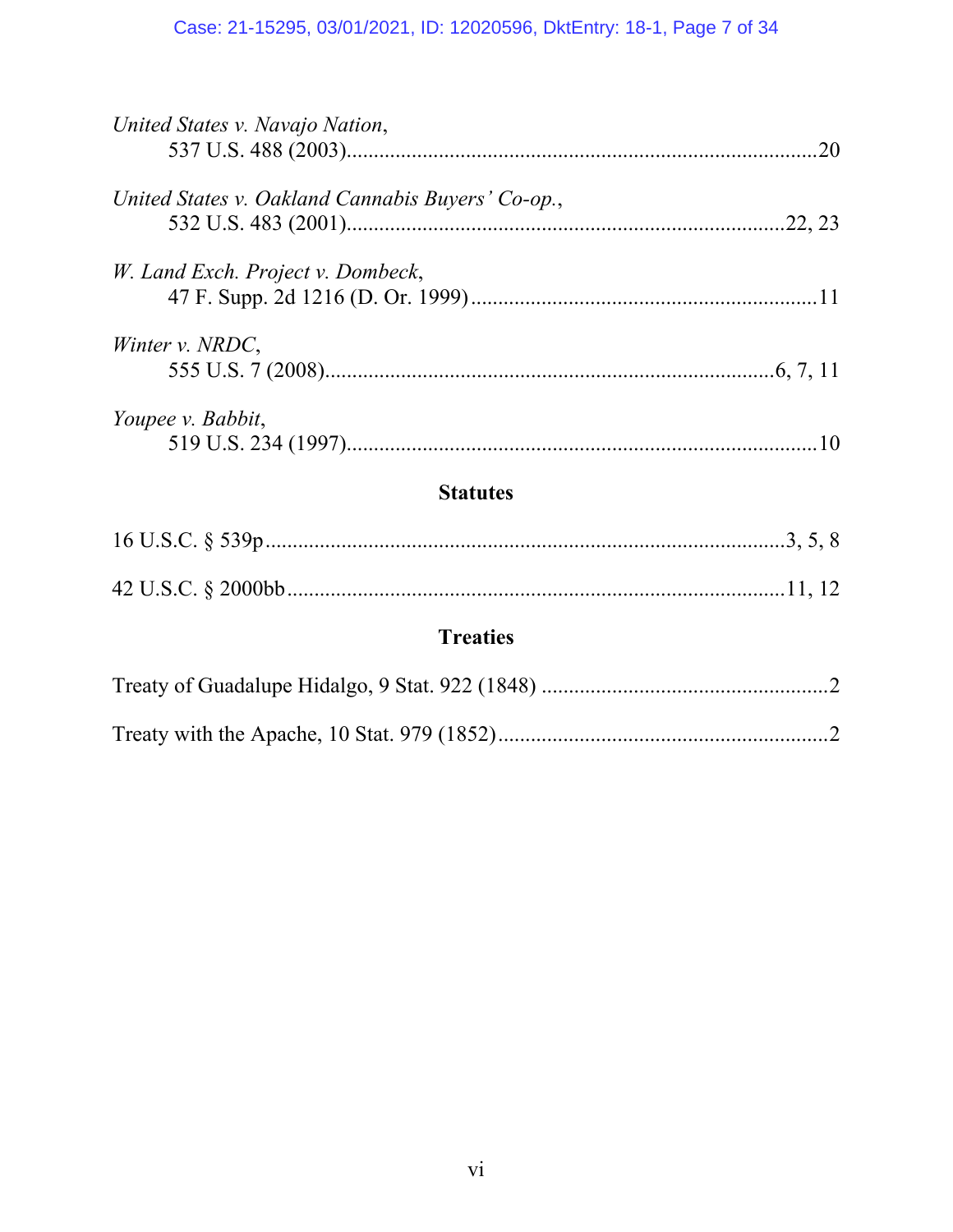### **LIST OF EXHIBITS**

| Federal Exhibit 1 | Resolution Copper Project and Land Exchange Final<br>Environmental Impact Statement (January 2021)<br>(excerpts)                                                                 |
|-------------------|----------------------------------------------------------------------------------------------------------------------------------------------------------------------------------|
| Federal Exhibit 2 | <b>Resolution Copper Project and Land Exchange Draft</b><br>Record of Decision (January 2021) (excerpts)                                                                         |
| Federal Exhibit 3 | Declaration of Victoria Peacey (February 2021) <sup>*</sup>                                                                                                                      |
| Federal Exhibit 4 | Declaration of Andrew Lye (February 2021) <sup>*</sup>                                                                                                                           |
| Federal Exhibit 5 | Access and Management Plan Oak Flat Campground<br>(November 2020) (excerpts)                                                                                                     |
| Federal Exhibit 6 | Memorandum from USDA to USFS directing it to<br>rescind Final Environmental Impact Statement and<br>Record of Decision and to withdraw Notice of<br>Availability (March 1, 2021) |
| Federal Exhibit 7 | USFS Letter to EPA requesting withdrawal of Notice of<br><b>Availability for Resolution Copper Final Environmental</b><br>Impact Statement (March 1, 2021)                       |

 $\overline{a}$ 

<sup>\*</sup> Exhibits 3 and 4 are declarations prepared by Resolution Copper employees to recount facts critical to the allegations of irreparable harm set forth in Plaintiff's filing. These facts are also supported by citations to the FEIS and ROD. Resolution Copper is not a party to this litigation.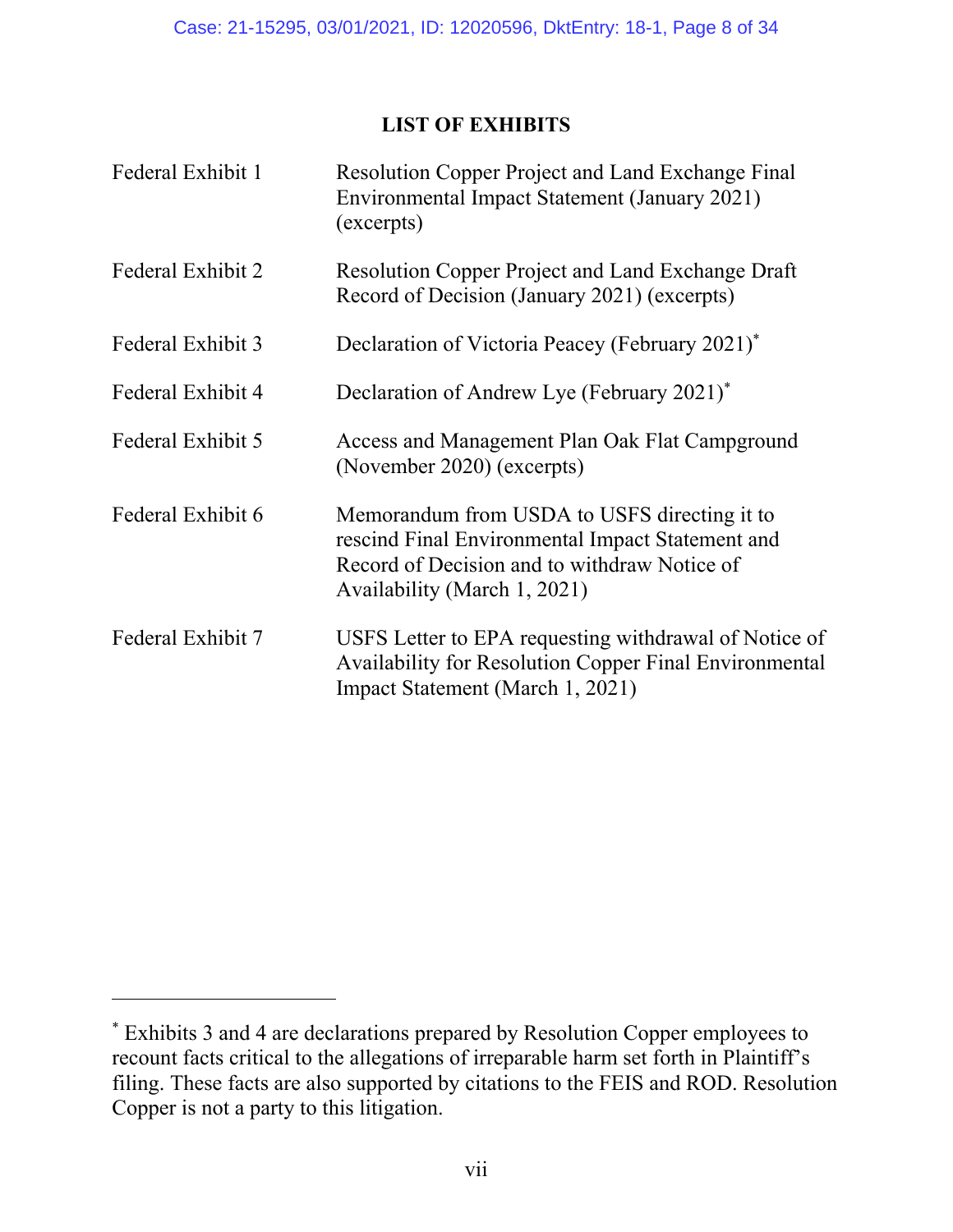# **GLOSSARY**

| <b>FEIS</b> | <b>Final Environmental Impact Statement</b> |
|-------------|---------------------------------------------|
| <b>RFRA</b> | Religious Freedom Restoration Act of 1993   |
| <b>ROD</b>  | Record of Decision                          |
| <b>USDA</b> | U.S. Department of Agriculture              |
| <b>USFS</b> | U.S. Forest Service                         |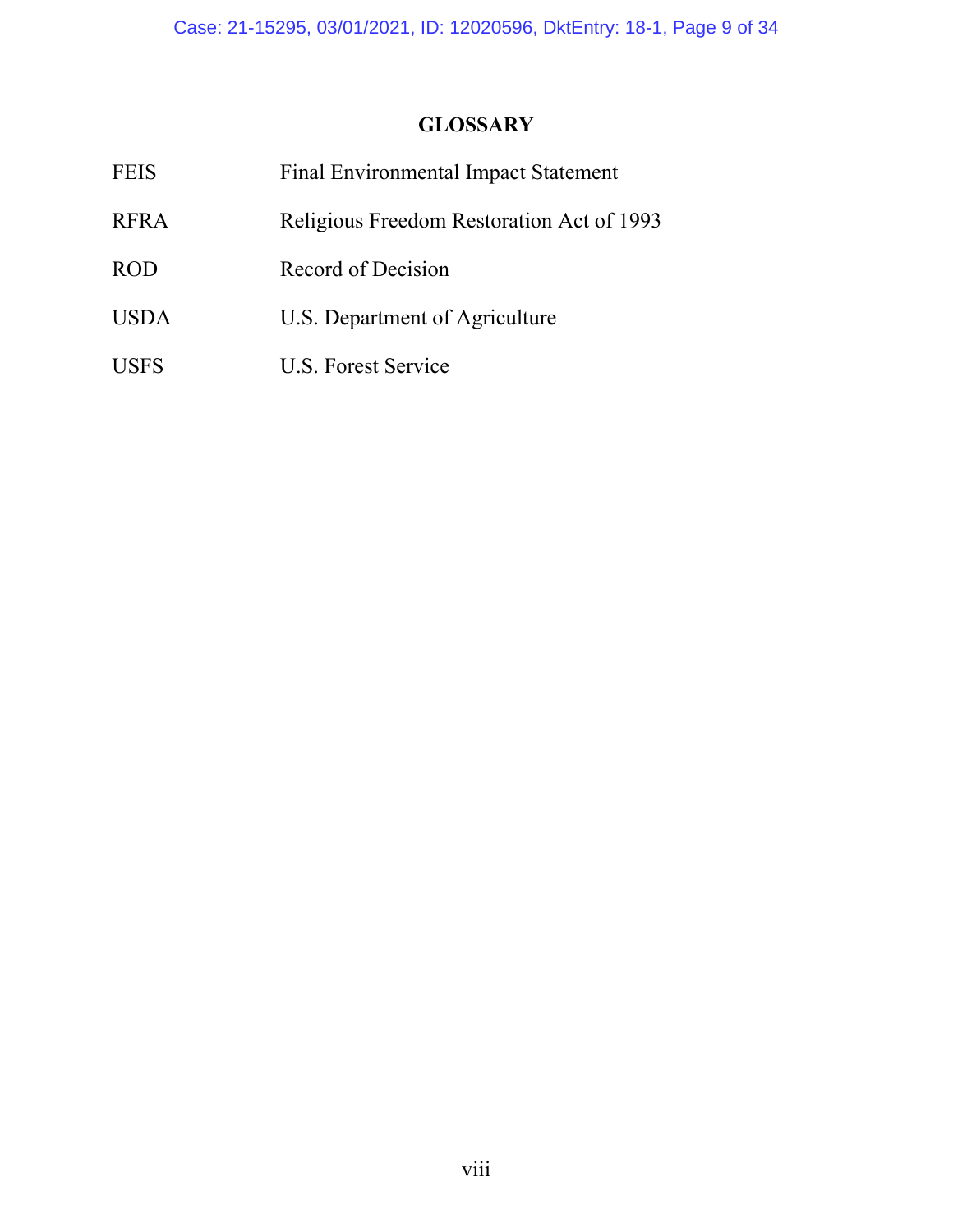#### **INTRODUCTION**

More than six years after Congress directed the land exchange at issue, Plaintiff seeks the extraordinary relief of an emergency injunction pending appeal. Such a request mandates a showing that there is a significant threat of irreparable injury *during the pendency of the appeal*, and the facts do not establish one here.

On March 1, 2021, the U.S. Department of Agriculture directed the Forest Service to rescind the Final Environmental Impact Statement (FEIS) and Record of Decision (ROD) for the Resolution Copper Project in order to reinitiate consultation with Tribes and ensure impacts have been fully analyzed. In light of the withdrawal of the FEIS, the land exchange is likely to be delayed. At this time, the United States cannot estimate how long the consultation process will take. But in any event, as explained *herein*, there is no imminent harm to Plaintiff.

When the land exchange occurs, Plaintiff will continue to have guaranteed access to Oak Flat for years, including for traditional and ceremonial purposes. No irreversible, surface-impacting mining activity will occur for at least two years. And if this Court were to determine, on the merits, that Congress' directive to transfer the land was unlawful either under the Religious Freedom Restoration Act (RFRA) or the constitution, this Court retains the power to reverse the transfer. In sum, the harms alleged by Plaintiff were never imminent, and they are even less so now. Nothing warrants this extraordinary relief.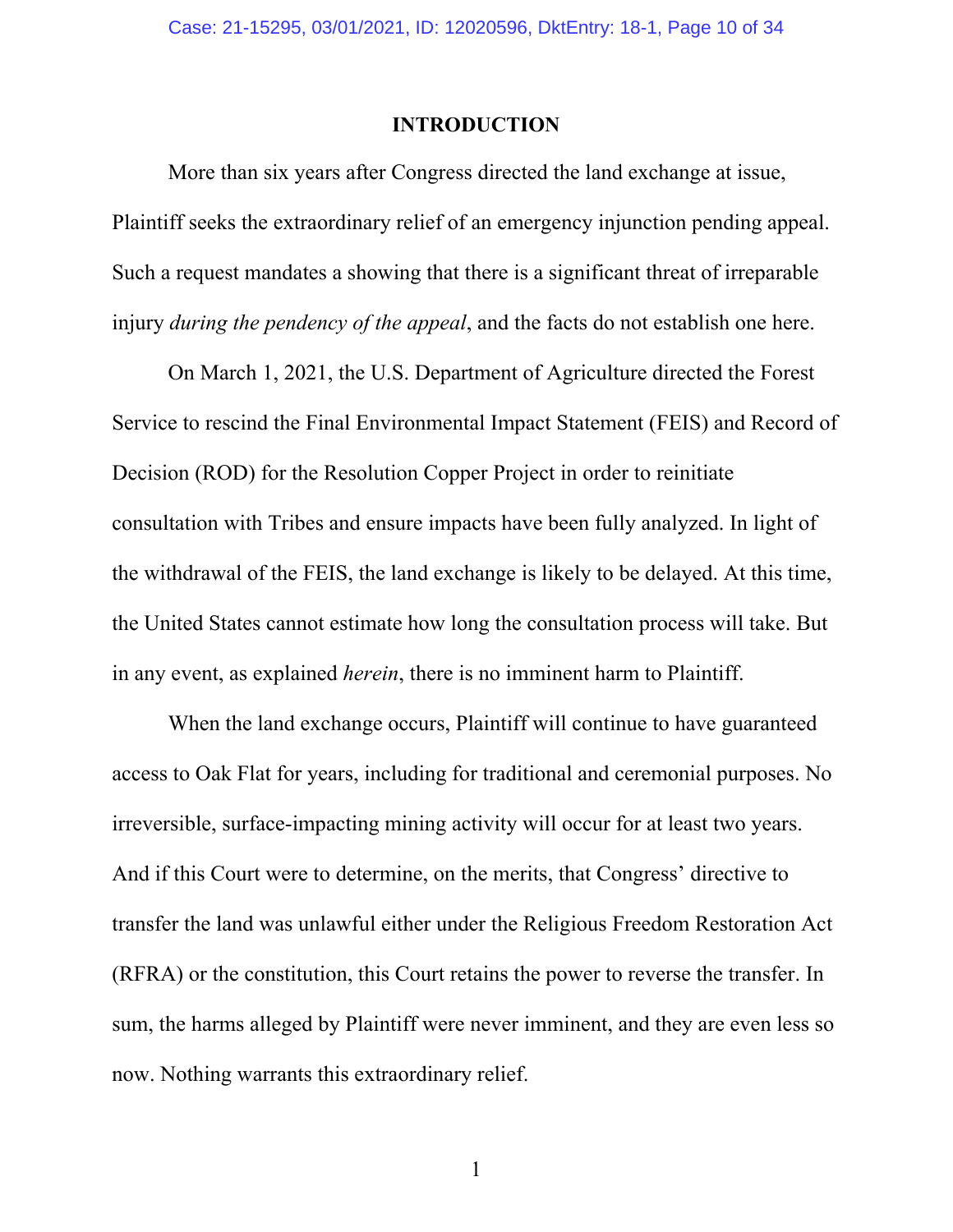Plaintiff also fails to show likelihood of success on the merits. The government's disposition of its own property cannot create a substantial burden on Appellant's members' religious exercise. And as there is no trust obligation concerning the land, there can be no breach. While Defendants do not question the sincerity of Plaintiff's connection to the lands at issue, Congress has decided this land exchange should go forward.

Absent immediate, irrevocable harm, this emergency motion for injunction pending appeal should be denied.

#### **BACKGROUND**

#### **A. Oak Flat**

In the Treaty of Guadalupe Hidalgo, signed on February 2, 1848, Mexico ceded land in the present-day state of Arizona—including the Oak Flat area—to the United States. 9 Stat. 922 (1848); *United States v. California*, 436 U.S. 32, 34 n. 3 (1978). In 1852, the United States signed a treaty with the Western Apache, which agreed that unspecified territorial boundaries would be designated at a later date. Treaty with the Apache, July 1, 1852, 10 Stat. 979. The United States has never alienated title to the lands at issue in this suit.

### **B. The Land Exchange**

Land exchanges are "quite common in the West." *Salazar v. Buono*, 559 U.S. 700, 727 (2010). In December 2014, President Obama signed the Southeast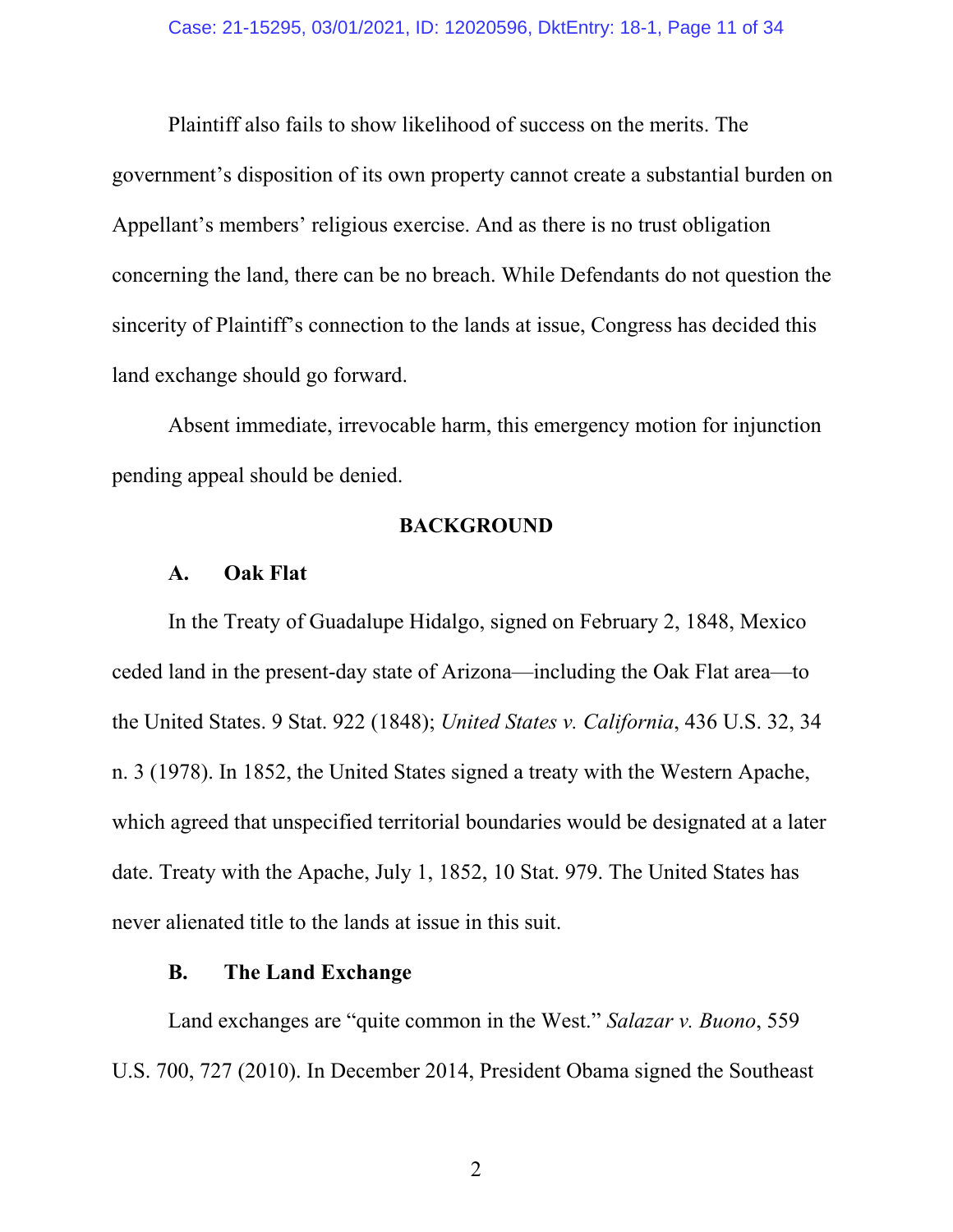Arizona Land Exchange and Conservation Act (the Act) into law. 16 U.S.C. § 539p. This Act of Congress directs USFS to convey title to 2,422 acres of the Tonto National Forest to Resolution Copper in exchange for 5,459 acres of conservation lands. *Id.* § 539p(b)(2), (d)(1).

The Act requires, *inter alia*, that USFS: (1) engage in "consultation with affected Indian tribes," *id.* § 539 $p(c)(3)$ ; (2) obtain appraisals of the land to be exchanged, *id.* § 539p(c)(4); (3) issue special permits to Resolution Copper; (4) prepare a final environmental impact statement (FEIS) to inform future agency decision making associated with the exchange, *id.* § 539p(c)(9); and (5) convey title to the exchanged land "[n]ot later than 60 days after the date of publication of the [FEIS]  $\ldots$  "*Id.* § 539 $p(c)(10)$ . In passing the Act, Congress clearly imposed on USFS a non-discretionary duty to convey Resolution title to the land after the FEIS.

After the passage of the Act, the *Chí'chil Biłdagoteel*/Oak Flat area was listed on the National Register of Historic Places; the listing imposes no restrictions on the use of private property.

The initial target date set by USFS for the publication of the FEIS was July 2020. It was published on January 15, 2021, and, as detailed below, rescinded on March 1, 2021.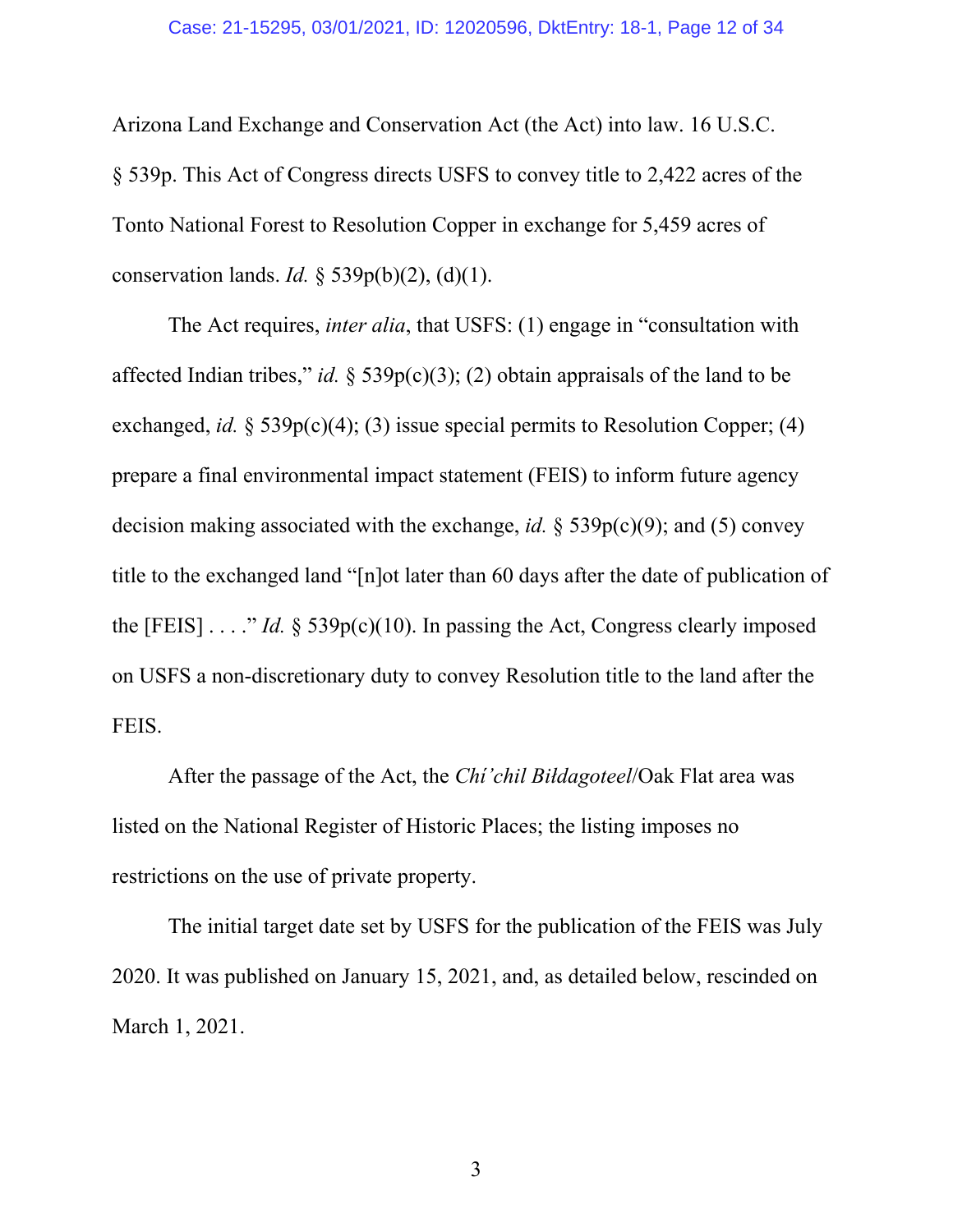#### **C. District court proceedings**

 On January 12, more than 6 years after the Act, Plaintiff sought to stop the land transfer. It alleged that the land is held in trust by the United States and that the mine operation will desecrate Oak Flat in violation of Plaintiff's religious liberties. On January 14, Plaintiff moved for a Temporary Restraining Order (TRO) and Preliminary Injunction seeking to prevent the issuance of the FEIS, which was set for publication the next day.

On January 14, the district court denied the emergency TRO because Plaintiff could not show immediate and irreparable injury. The FEIS was published on January 15. The district court held a hearing on the Preliminary Injunction on February 3.

 On February 12, the district court denied a preliminary injunction, concluding that Plaintiff had failed to satisfy the factors necessary to obtain a preliminary injunction. Plaintiff filed a notice of appeal (February 18), and an emergency motion for an injunction pending appeal (February 19), which the district court denied (February 22). Plaintiff now renews its motion for an injunction pending appeal in this Court and requests expedited review.

#### **D. Withdrawal of the FEIS and ROD**

On March 1, the U.S. Department of Agriculture (USDA) directed USFS to rescind the FEIS and ROD. Ex. 6. USFS promptly complied and requested the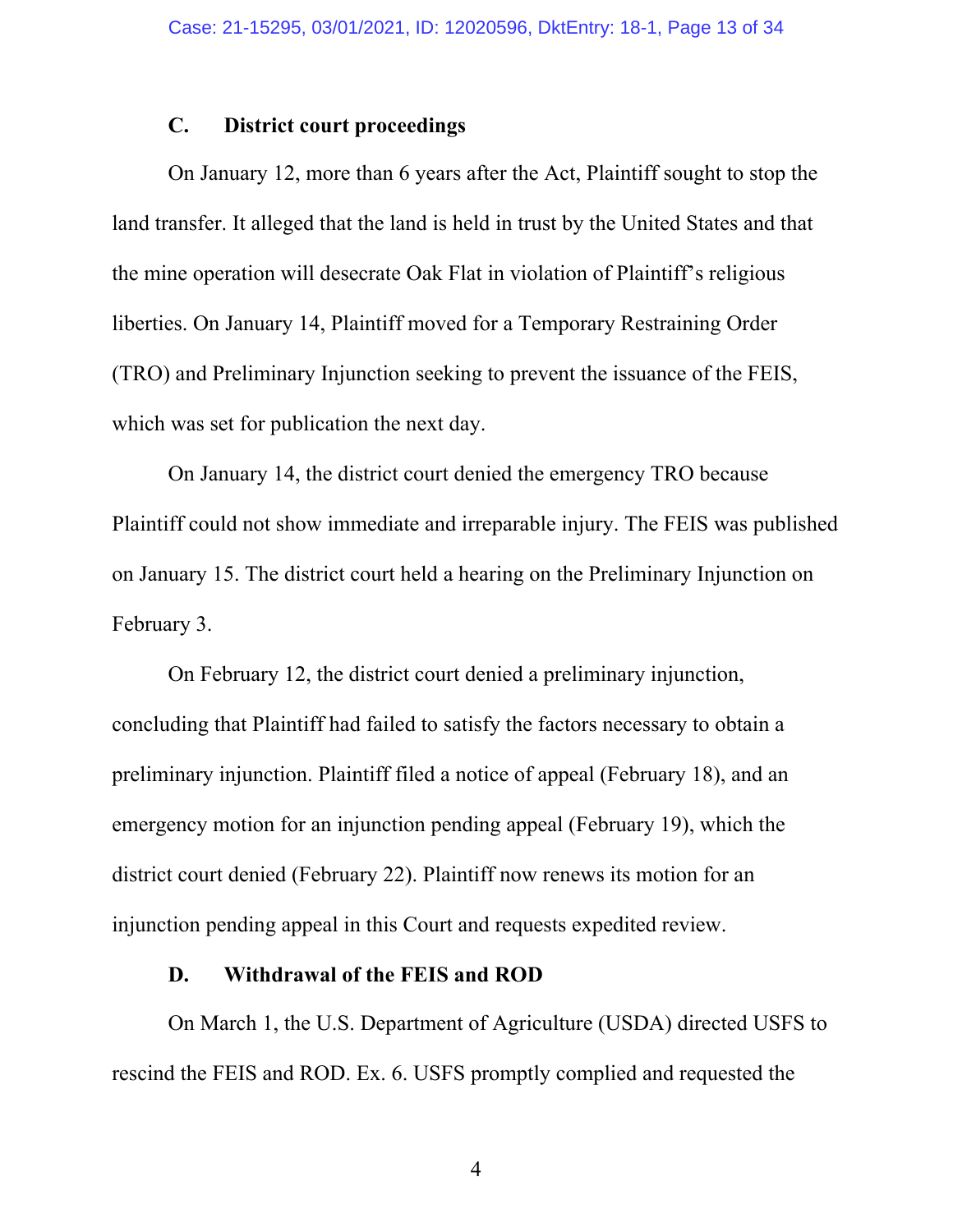Environmental Protection Agency to withdraw the Notice of Availability for the FEIS. Ex. 7. USDA's decision was made because "additional time is necessary to fully understand concerns raised by Tribes and the public and the project's impacts to these important resources and ensure the agency's compliance with federal law." Ex. 6. While USFS "cannot give a precise length of time for completing the reinitiation of consultation," "consultations such as this generally take several months."1 Resolution EIS Project Update, https://www.resolutionmineeis.us/ (March 1, 2021). As stated above, the Act tags the date on which the land exchange must take place to the date that a final EIS is published. *See* 16 U.S.C.  $§$  539p(c)(1).

#### **ARGUMENT**

Injunction pending appeal is "an extraordinary and drastic remedy" that should be granted in only exceptional circumstances. *Lopez v. Brewer*, 680 F.3d 1068, 1072 (9th Cir. 2012). Plaintiff must establish (1) that it is likely to succeed on the merits of its appeal; (2) that it is likely to suffer irreparable harm absent

 $\overline{a}$ 

<sup>&</sup>lt;sup>1</sup> Counsel had previously orally represented in two other cases active in district court challenging the FEIS and land exchange that the transfer would not occur before March 15. *San Carlos Apache Tribe v. U.S. Forest Service*, No. 2:21-cv-68- DWL (filed Jan. 14, 2021); *Arizona Mining Reform Coal. v. U.S. Forest Service*, No. 2:21-cv-122-DLR (filed Jan. 22, 2021). The United States has moved to consolidate those cases (both seeking preliminary injunctions) with this litigation.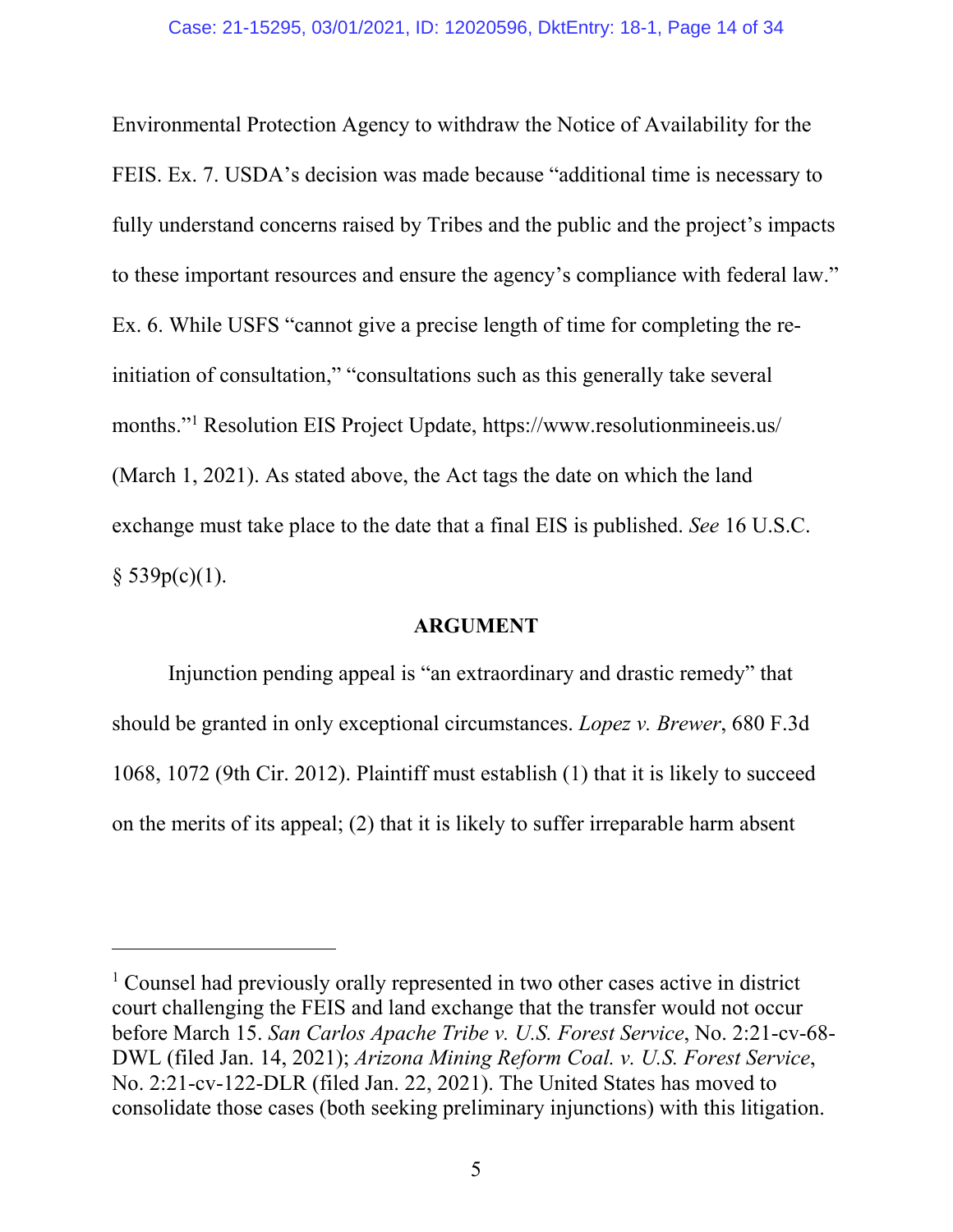injunctive relief; (3) "that the balance of equities tips in [its] favor"; and (4) "that an injunction is in the public interest." *Winter v. NRDC*, 555 U.S. 7, 20 (2008).

The core issue in any request for injunctive relief is that a "plaintiff must demonstrate that there exists a significant threat of irreparable injury." O*akland Tribune, Inc. v. Chronicle Pub. Co.*, 762 F.2d 1374, 1376 (9th Cir. 1985). This is because preliminary relief is "a device for preserving the status quo and preventing the irreparable loss of rights before judgment." *Textile Unlimited, Inc. v. A. BMH and Co.*, 240 F.3d 781, 786 (9th Cir. 2001). The harm alleged must occur—not sometime in the future—but during the pendency of the appeal itself. *Doe #1 v. Trump*, 957 F.3d 1050, 1070 (9th Cir. 2020) ("The preliminary injunction preserves the status quo *during the pendency of this appeal*." (emphasis added)).

And the Supreme Court has "held that plaintiffs must demonstrate that harm is likely, not just possible." *Cascadia Wildlands v. Scott Timber Co.*, 715 F. App'x 621, 623 (9th Cir. 2017) (citing *Winter*, 555 U.S. at 22). This is so even where environmental damage is alleged, *see Amoco Prod. Co. v. Vill. Of Gambell*, 480 U.S. 531, 544-45 (1987). So too, with alleged harms to religious interests. *See, e.g.*, *Tenacre Found. v. I.N.S.*, 892 F. Supp. 289, 294 (D.D.C. 1995), *aff'd*, 78 F.3d 693 (D.C. Cir. 1996); *Singh v. Carter*, 185 F. Supp. 3d 11, 22 (D.D.C. 2016).

Because an injunction is "never awarded as of right," 555 U.S. at 24, the moving party must make a "clear showing" that it has met all four requirements of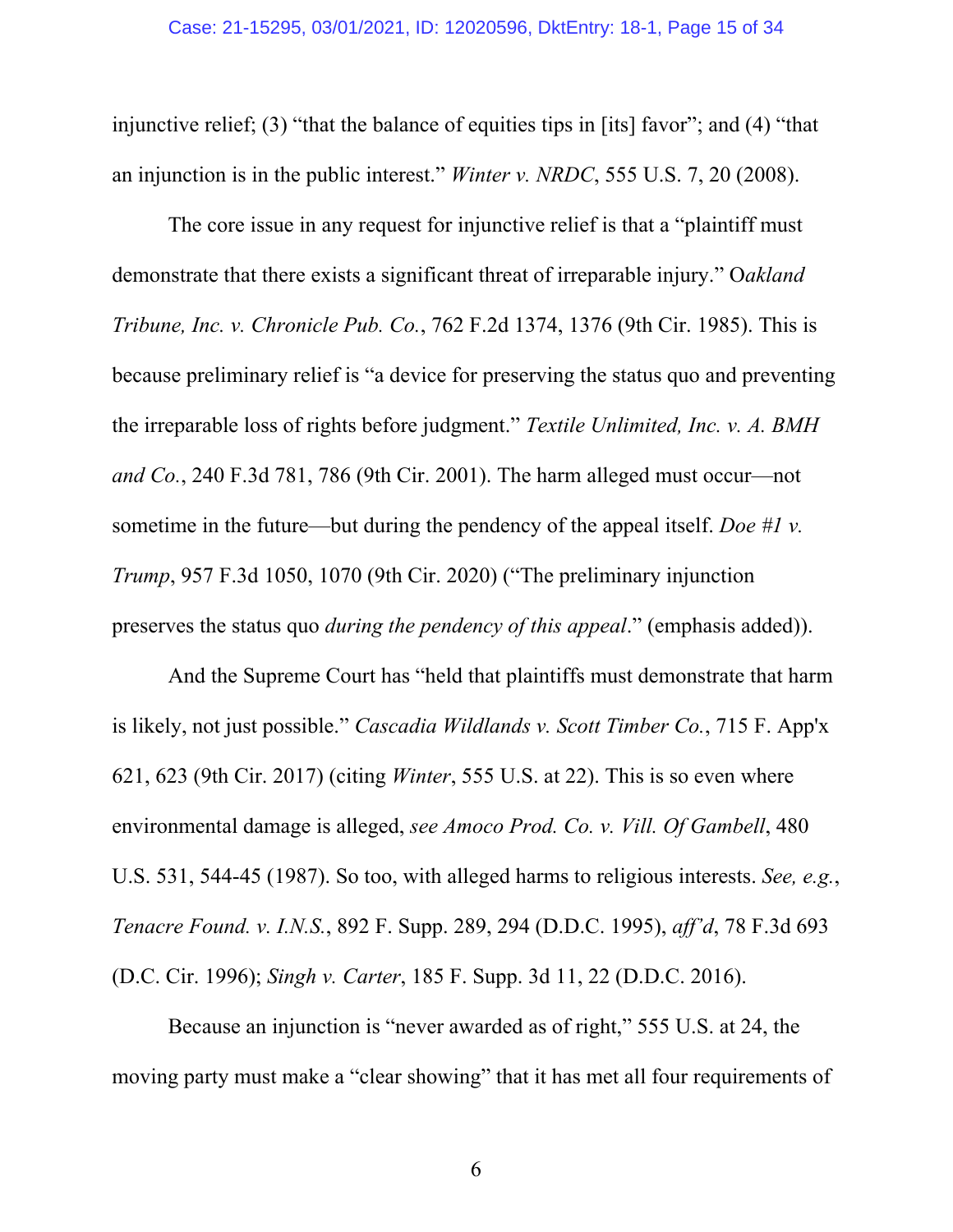the standard, *id.* at 22. Failure to establish any one of the required elements precludes preliminary relief. *Id.* at 24. As elaborated below, Plaintiff cannot make the required showing.

### **I. Plaintiff has not demonstrated a likelihood of immediate, irreparable harm from the land transfer while this appeal is pending.**

Plaintiff has failed to establish that it will suffer immediate and irreversible injury. USFS's March 1 withdrawal of the FEIS and ROD means transfer of title is likely not imminent. Even if the exchange were to occur, moreover, it would not cause either immediate or irreparable harm. "There must be a 'sufficient causal connection' between the alleged irreparable harm and the activity to be enjoined" to justify injunctive relief. *Nat'l Wildlife Fed'n v. Nat'l Marine Fisheries Serv.*, 886 F.3d 803, 819 (9th Cir. 2018). The harm that Plaintiff alleges is an inability to access Oak Flat to participate in its core religious practices. Mot. at 1. But access to the land will continue; no subsidence-causing activities will occur for at least two years after any transfer, and if the Act is ultimately held to violate the Constitution or RFRA, the transfer can later be reversed.

### **A. Plaintiff will continue to have access to the land after the land transfer, and no subsidence-causing mining activities will occur for at least two years.**

Plaintiff wrongly asserts that the land transfer will lead to "immediate," "permanent" harm, and its motion misstates the facts. Even setting aside that the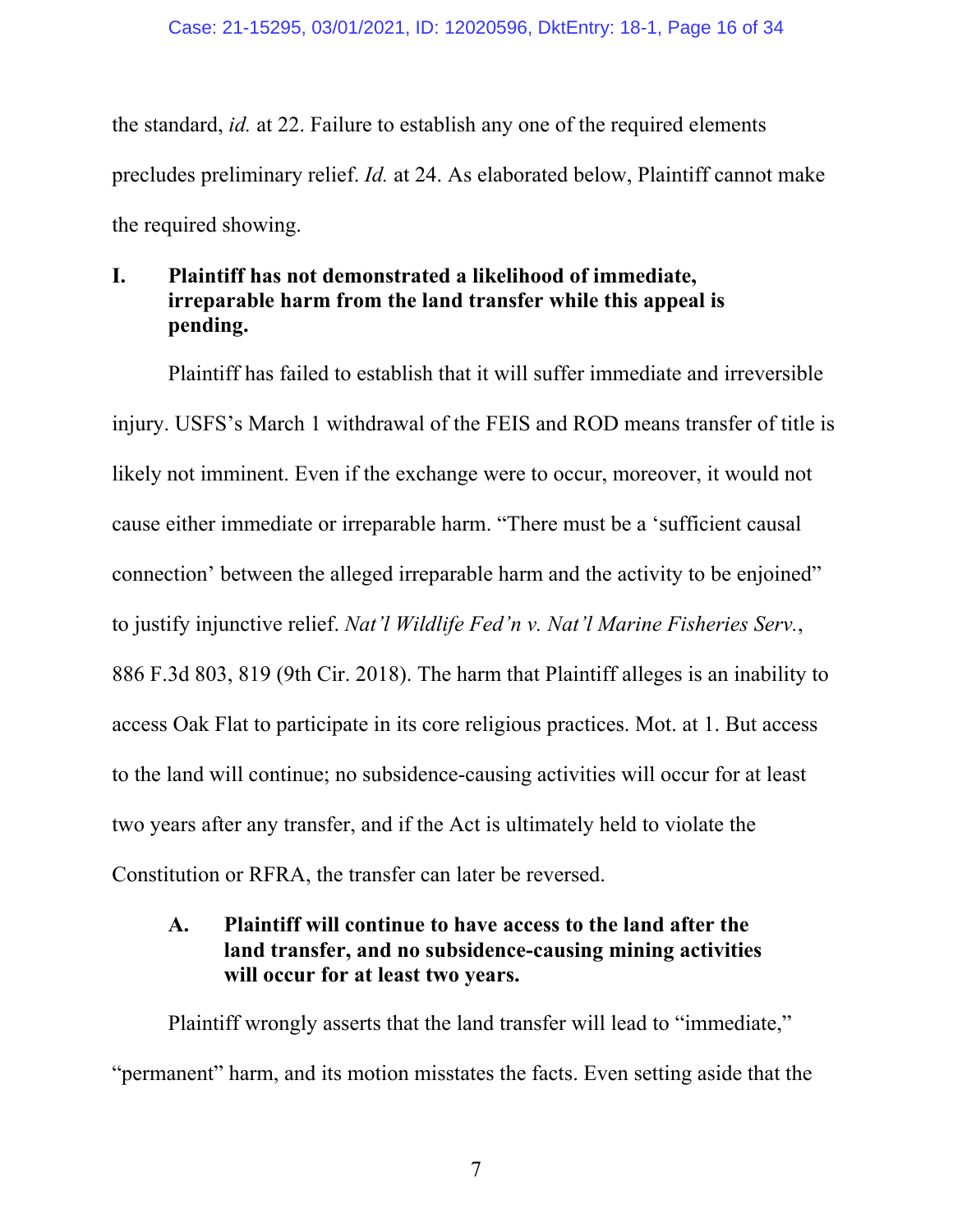#### Case: 21-15295, 03/01/2021, ID: 12020596, DktEntry: 18-1, Page 17 of 34

land transfer itself is likely to be delayed by the withdrawal of the EIS, any subsidence-causing mining activities are still years in the future, and public access to Oak Flat *will continue* until safety risks preclude it. Neither issuance of the FEIS nor the land exchange, if it occurs at some point in the future, prevents Plaintiff's use of Oak Flat. No irreparable harm justifies this emergency injunctive relief.

*First*, Plaintiff, along with the public, would continue to have access to Oak Flat after the land exchange (whenever that land exchange occurs). Ex. 1 at J-27; Ex. 2 at 31; Ex. 3 ¶ 33-49; Ex. 5 at 1. Open access would continue to the maximum extent practicable until the operation of the mine precludes public access for safety reasons. Ex. 2 at 31; Ex. 3 ¶ 46; Ex. 5 at 8. Resolution's management of the campground would match current USFS management, and Resolution would also accommodate requests to periodically close the campground to the public so it can be used exclusively for traditional and ceremonial purposes. Ex. 1 at J-27; Ex. 2 at 31; Ex. 3 ¶ 46; Ex. 5 at 8. This would include harvesting of the Emory oak groves. Ex. 3 ¶ 38. Access would also continue for recreational climbing, off-highway vehicle use, and travel through the property to reach other hunting areas. Ex. 3 ¶ 33, 43-45.

These are not empty platitudes—the Act authorizing the land exchange mandates such access, 16 U.S.C. § 539p, and Resolution has detailed these commitments within the FEIS, ROD, and site management plan. Ex. 1 at J-27; Ex.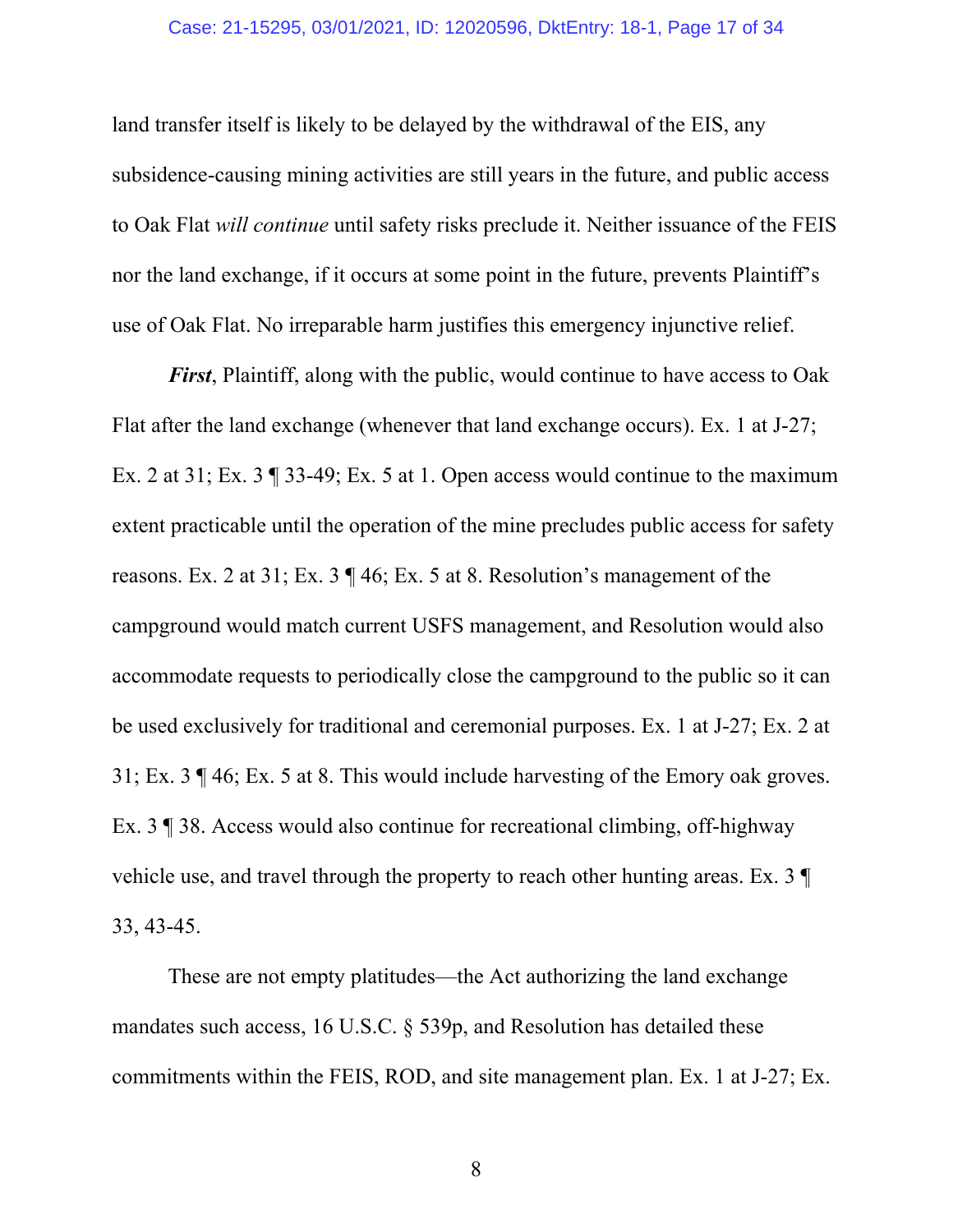2 at 31; Ex. 5 at 1, 8. In short, the "immediate" impact of the land exchange would *not* be loss of access to Oak Flat.

*Second*, Plaintiff's alleged harms are linked not to the exchange itself, but to mining that may occur in the future. But before that mining can occur, Resolution must conduct additional feasibility study work and detailed study of the geologic characteristics and mineralization of the orebody, as well as environmental studies. Ex. 1 at ES-3; Ex. 4 ¶ 8. This information is required before much of the required underground infrastructure can be developed, and such development is "several years away, perhaps longer." Ex. 4 ¶ 10-11. Additional regulatory hurdles also exist. Ex. 1 at 27-30. For example, Resolution must secure special use permits for roads through other federal lands to conduct its operations. Ex. 3 ¶ 31.

Active mining will not occur at the site for several years at the earliest (and subsidence at the site is not expected until a decade from now). Ex. 1 at ES-3; Ex. 2 at 2; Ex. 3 ¶ 49; Ex. 4 ¶ 11. Plaintiff repeatedly refers to future mining activity on the property, but tellingly, there is *no* explanation for how the mining project threatens an *imminent* harm. The only relatively near-term event—transfer of title— is itself now likely to be delayed, and in any event, it would not cause immediate harm and is reversible. Any action that would irrevocably alter the character of the land is not days or weeks but *years* in the future, leaving ample time for this Court's review without injunction pending appeal.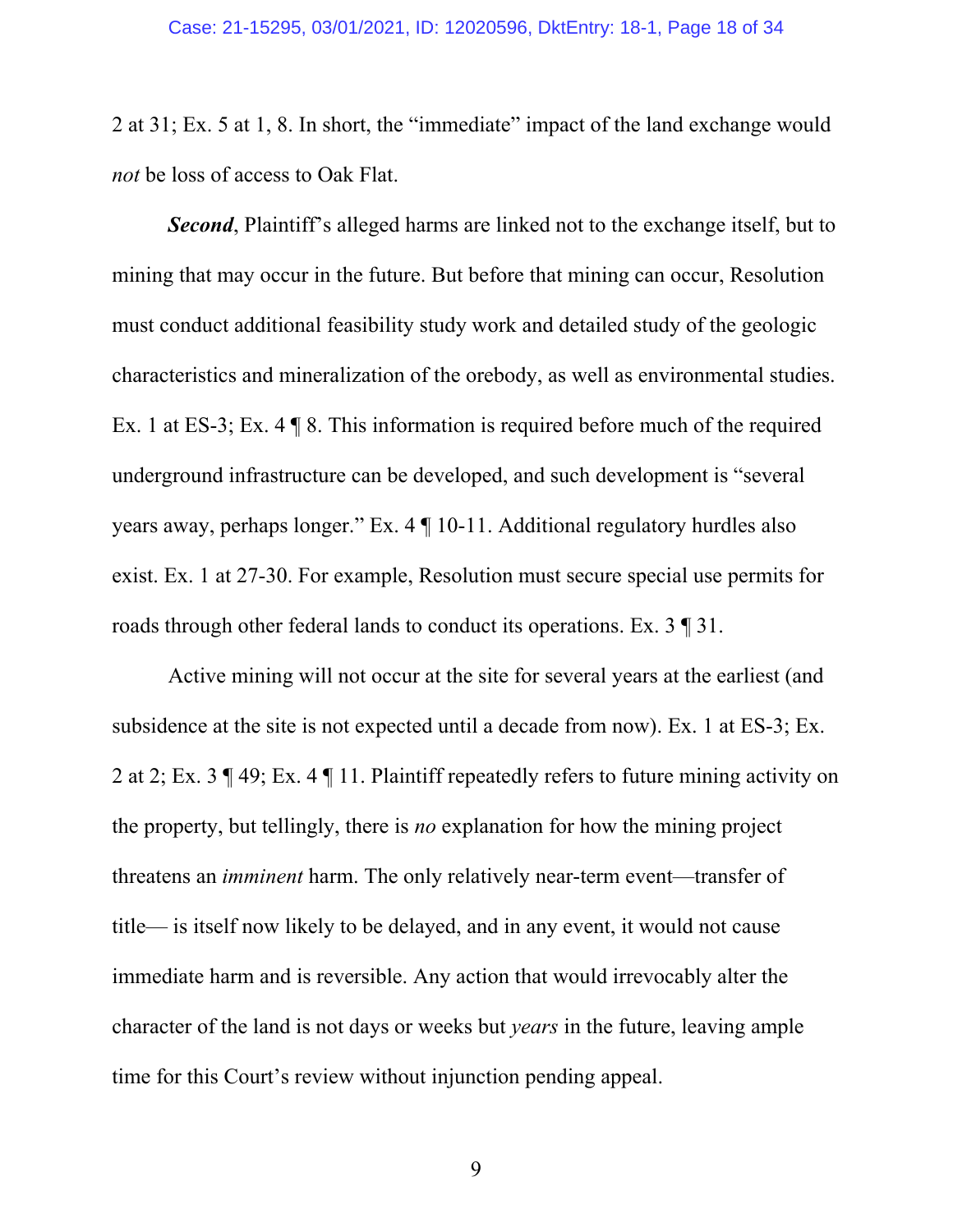#### **B. Federal land exchanges can be reversed.**

 The transfer of title, whenever it occurs, cannot have an irrevocable impact because—if this Court determines that the land exchange violates the Constitution or RFRA—the transfer can be reversed.

This Court has reversed federal land exchanges after they have occurred. *Desert Citizens Against Pollution v. Bisson*, 231 F.3d 1172, 1187 (9th Cir. 2000) (ordering that a land exchange be voided); *see Nat'l Parks & Conservation Ass'n v. Bureau of Land Mgmt*., 606 F.3d 1058, 1063-64 (9th Cir. 2010) (explaining the district court's decision to set aside an already-effected land exchange); *Nat'l Wildlife Fed'n v. Espy*, 45 F.3d 1337, 1342-43 (9th Cir. 1995); *Nat'l Forest Pres. Grp. v. Butz*, 485 F.2d 408, 411 (9th Cir. 1973).

And, in *Youpee v. Babbit*, 519 U.S. 234 (1997), the Supreme Court held that the Indian Land Consolidation Act's escheat provision was an unconstitutional taking, even after partial distribution of property had been validated and decreed. The Supreme Court has applied a similar principle when a congressionally authorized land transfer conflicted with a treaty of the United States. *Jones v. Meehan*, 175 U.S. 1 (1899).

Here, as in *Desert Citizens Against Pollution v. Bisson*, this is not a case in which an exchange has been "completed substantially prior to the initial challenge before the district court," or where a reversal of the exchange would "return federal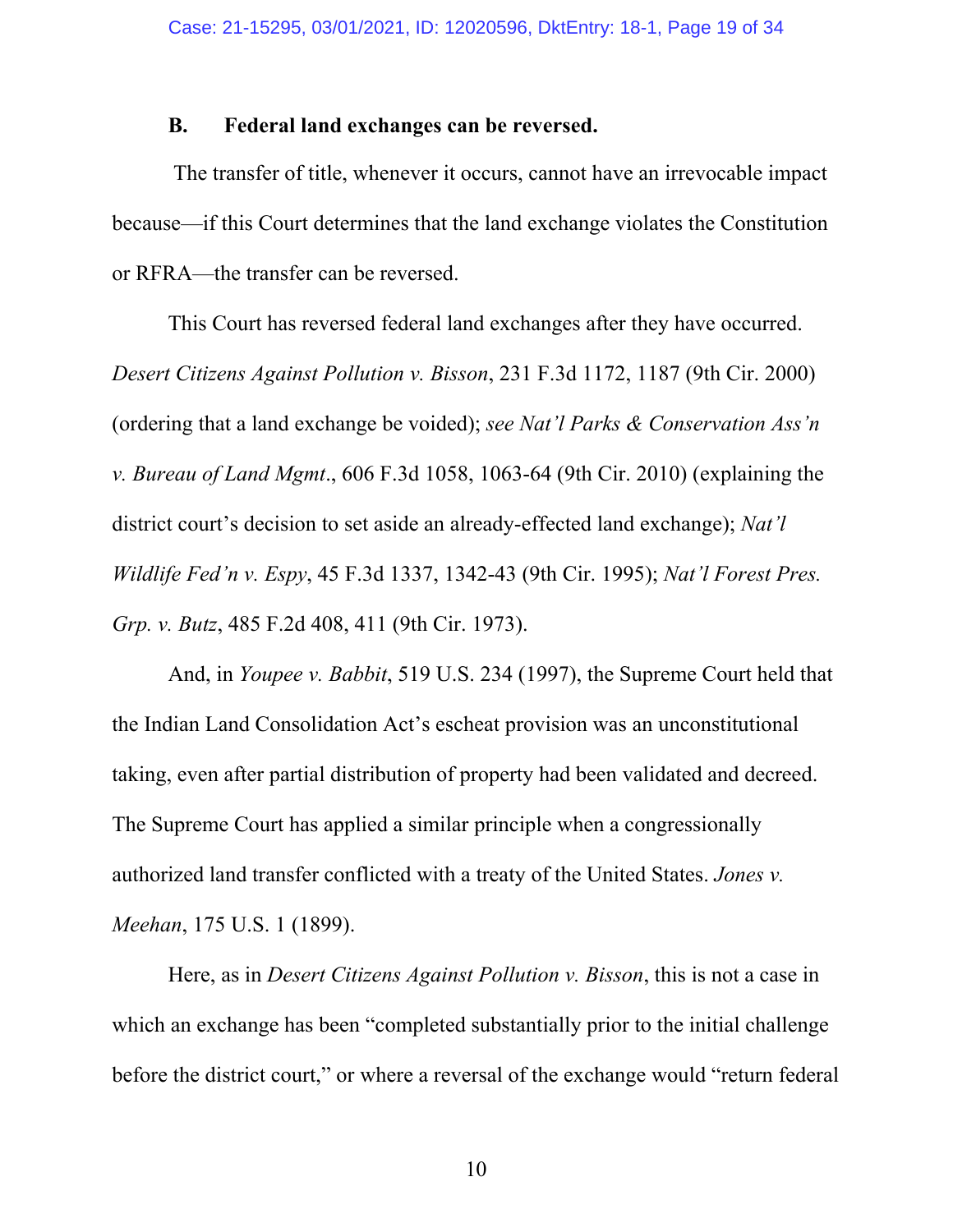lands which have been irrevocably changed by private actions." 231 F.3d at 1187; *see, e.g.*, *Kettle Range Conservation Grp. v. Bureau of Land Mgmt.*, 150 F.3d 1083, 1085 (9th Cir. 1998) (denying injunctive relief where plaintiffs had made no effort to join private entities who had obtained title to the lands and begun grounddisturbing activities). No irreversible impacts like clear-cutting or blasting would occur immediately after transfer. *See, e.g.*, *Sovereign Inupiat for a Living Arctic v. Bureau of Land Mgmt.*, 2021 WL 454280, at \*4 (D. Alaska 2021); *W. Land Exch. Project v. Dombeck*, 47 F. Supp. 2d 1216, 1218 (D. Or. 1999).

Thus, an injunction pending appeal is unnecessary because the mere transfer of title is not irreversible. Plaintiff cannot meet its burden of establishing that *imminent, irreparable* harm is likely. The Court should deny the motion on this basis alone. *Winter*, 555 U.S. at 22.

### **II. Plaintiff is not likely to succeed on the merits**

Plaintiff also fails to meet the required showing for the requested injunction because Plaintiff has failed to demonstrate a likelihood of success the merits. *Winter*, 555 U.S. at 22.

### **A. Plaintiff has not shown a substantial burden on their religious exercise under RFRA.**

 Congress enacted RFRA, 42 U.S.C. § 2000bb et seq., in response to the Supreme Court's decision in *Employment Division v. Smith*, 494 U.S. 872 (1990), which held that neutral, generally applicable laws that incidentally burden religious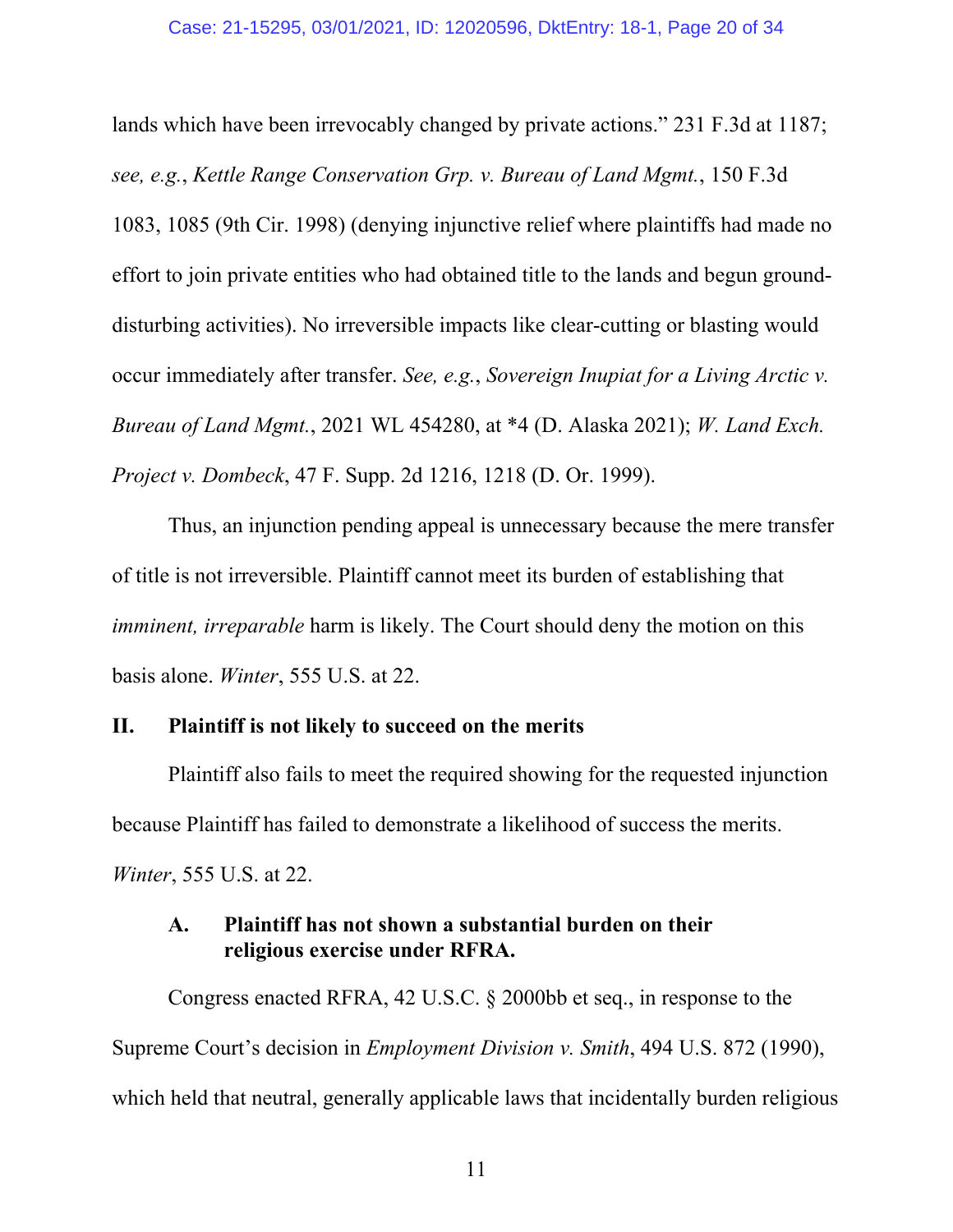practice need not be justified by a compelling governmental interest. *Id*. at 882- 890. RFRA sought to restore the compelling interest test as a matter of federal statutory right by providing that the federal government "shall not substantially burden a person's exercise of religion even if the burden results from a rule of general applicability," unless the government demonstrates that application of the burden "is in furtherance of a compelling governmental interest" and "is the least restrictive means of furthering that compelling governmental interest." 42 U.S.C. § 2000bb-1.

 To establish a prima facie claim, a plaintiff must show that the government has substantially burdened its exercise of religion. If it does so, the burden shifts to the government to show that it has acted in the least restrictive means to further a compelling interest. *Navajo Nation v. U.S. Forest Service*, 535 F.3d 1058, 1068 (9th Cir. 2008) (en banc). RFRA does not define "substantial burden," but it "expressly referred to and restored a body of Supreme Court case law that defines what constitutes a substantial burden on the exercise of religion." *Id.* at 1074, citing 42 U.S.C.  $\S$  2000bb(a)(4)-(5); 2000bb(b)(1).

 One particularly relevant pre-*Smith* case is *Lyng v. Northwest Indian Cemetery Protective Ass'n*, 485 U.S. 439 (1988). In that case, plaintiffs claimed that a planned road on federal land would "virtually destroy [their] ability to practice their religion," and thus violated the Free Exercise Clause. *Id.* at 451. The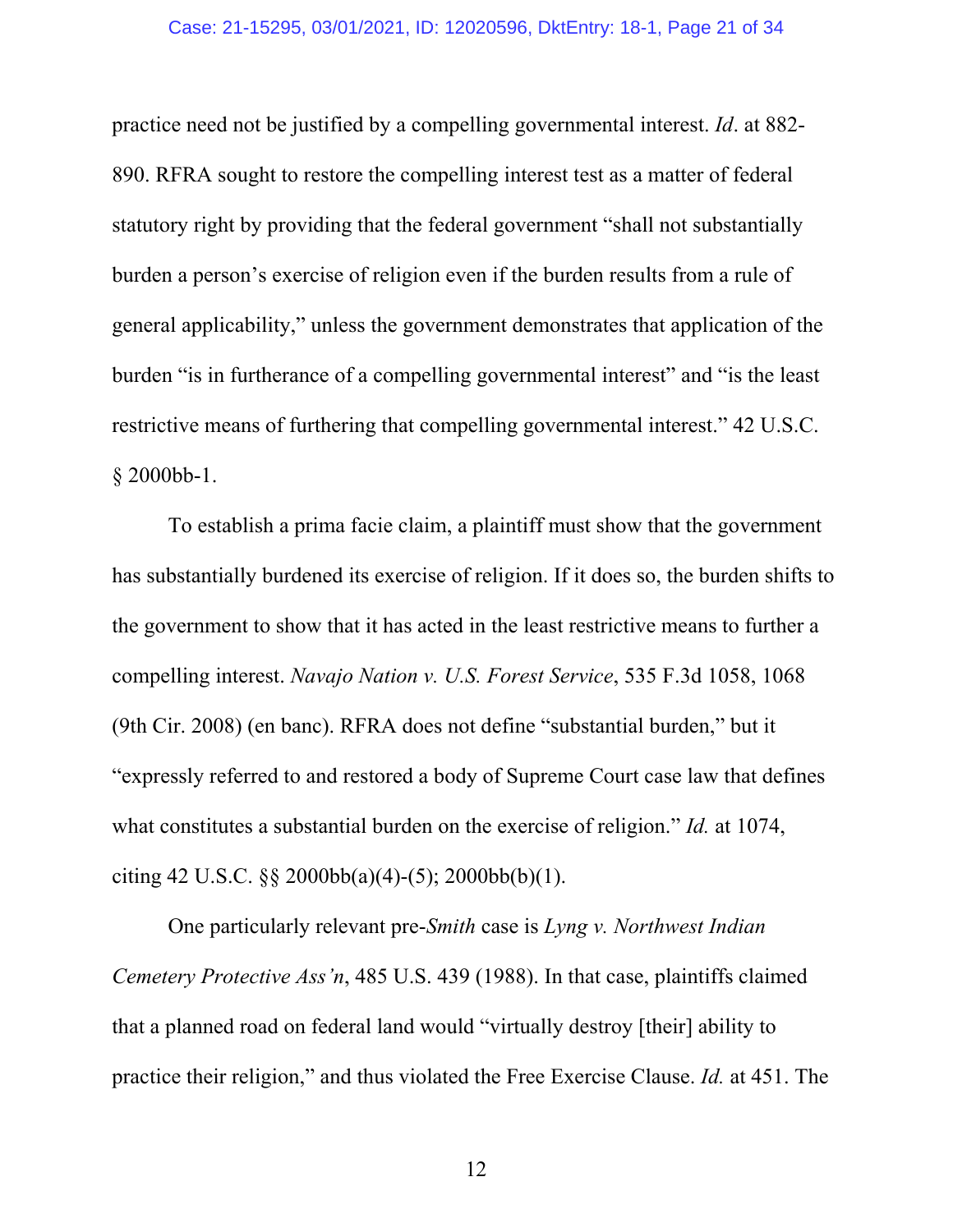Supreme Court rejected that claim, holding that a cognizable burden exists only when "the affected individuals [would] be coerced by the Government's action into violating their religious beliefs" or when "governmental action penalize[s] religious activity by denying any person an equal share of the rights, benefits, and privileges enjoyed by other citizens." *Id.* at 449. The "incidental effects of government programs, which may make it more difficult to practice certain religions but which have no tendency to coerce individuals into acting contrary to their religious beliefs," do not require the government to demonstrate a compelling justification, the Court held, "[f]or the Free Exercise Clause is written in terms of what the government cannot do to the individual, not in terms of what the individual can exact from the government." *Id.* at 450-51. The government's "right to use what is, after all, *its* land" is simply not subject to a "religious servitude" to enable or facilitate the religious needs of any citizen. *Id.* at 452-53 (emphasis in original).

 The same conclusion holds under RFRA, this Court held in *Navajo Nation*. In that case, the government approved a plan to use recycled wastewater for snowmaking and fire suppression on the San Francisco Peaks in Arizona. Several Tribes and individuals sued, claiming that the wastewater would desecrate a sacred site, substantially burdening their religious exercise in violation of RFRA. This Court, sitting en banc, rejected that claim: "We hold that the Plaintiffs have failed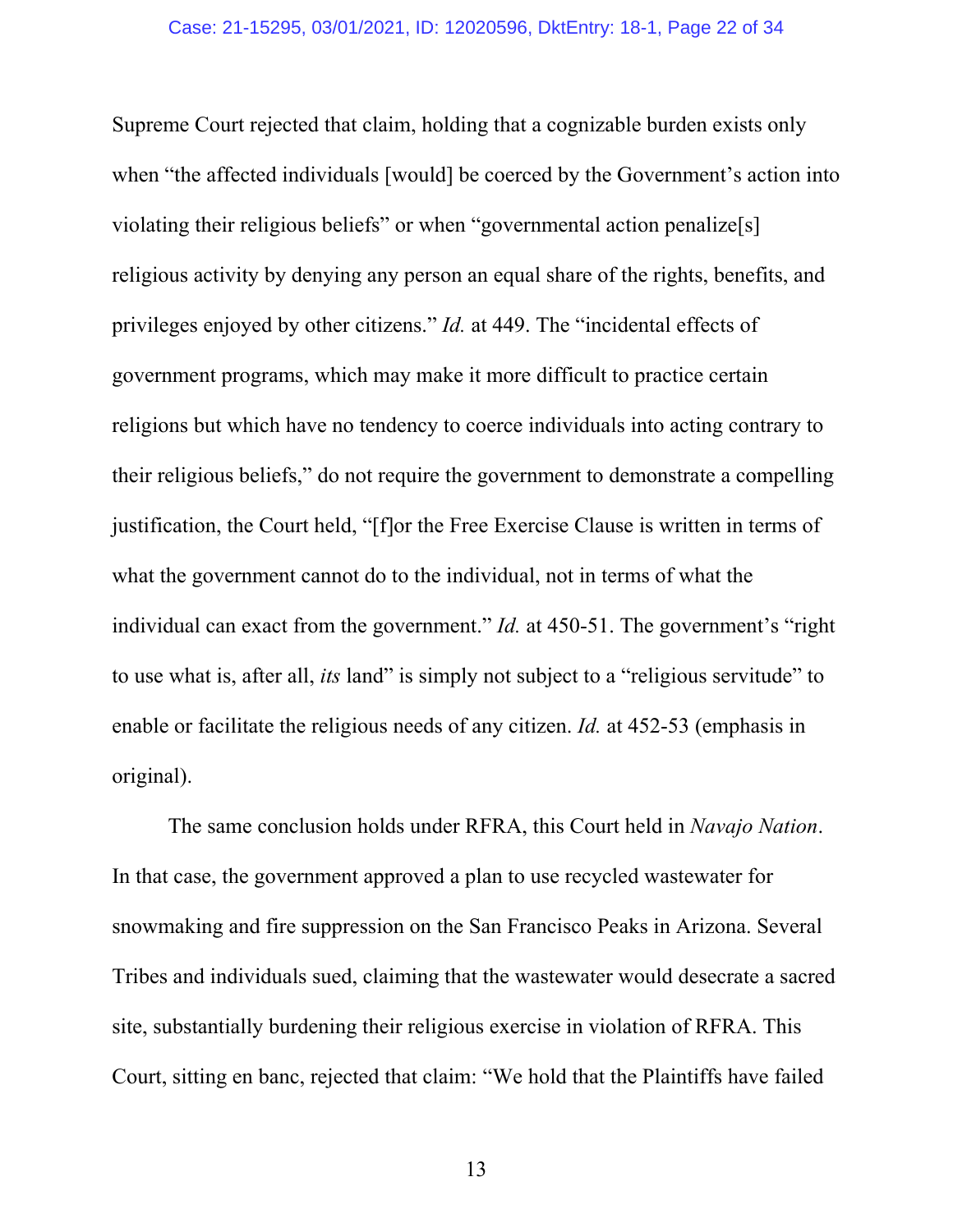to establish a RFRA violation. The presence of recycled wastewater on the Peaks does not coerce the Plaintiffs to act contrary to their religious beliefs under the threat of sanctions, nor does it condition a governmental benefit upon conduct that would violate their religious beliefs, as required to establish a 'substantial burden' on religious exercise under RFRA." *Navajo Nation*, 535 F.3d at 1067. Like the Supreme Court in *Lyng*, 485 U.S. at 452-53, this Court noted that "no government—let alone a government that presides over a nation with as many religions as the United States of America—could function" under a contrary rule. *Navajo Nation*, 535 F.3d at 1064. "Were it otherwise, any action the federal government were to take, including action on its own land, would be subject to the personalized oversight of millions of citizens," each holding "an individual veto." *Id.* at 1063.

 After a thorough, thoughtful discussion, the district court correctly concluded that plaintiff here "runs into the same problem as plaintiffs in both *Navajo Nation* and *Lyng*, each of which is still good law and binding upon this Court: Plaintiff has not been deprived a government benefit, nor has it been coerced into violating their religious beliefs" by the threat or imposition of penalties. "Accordingly," the court held, "Plaintiffs' RFRA and Free Exercise claims must fail." ER-17-18.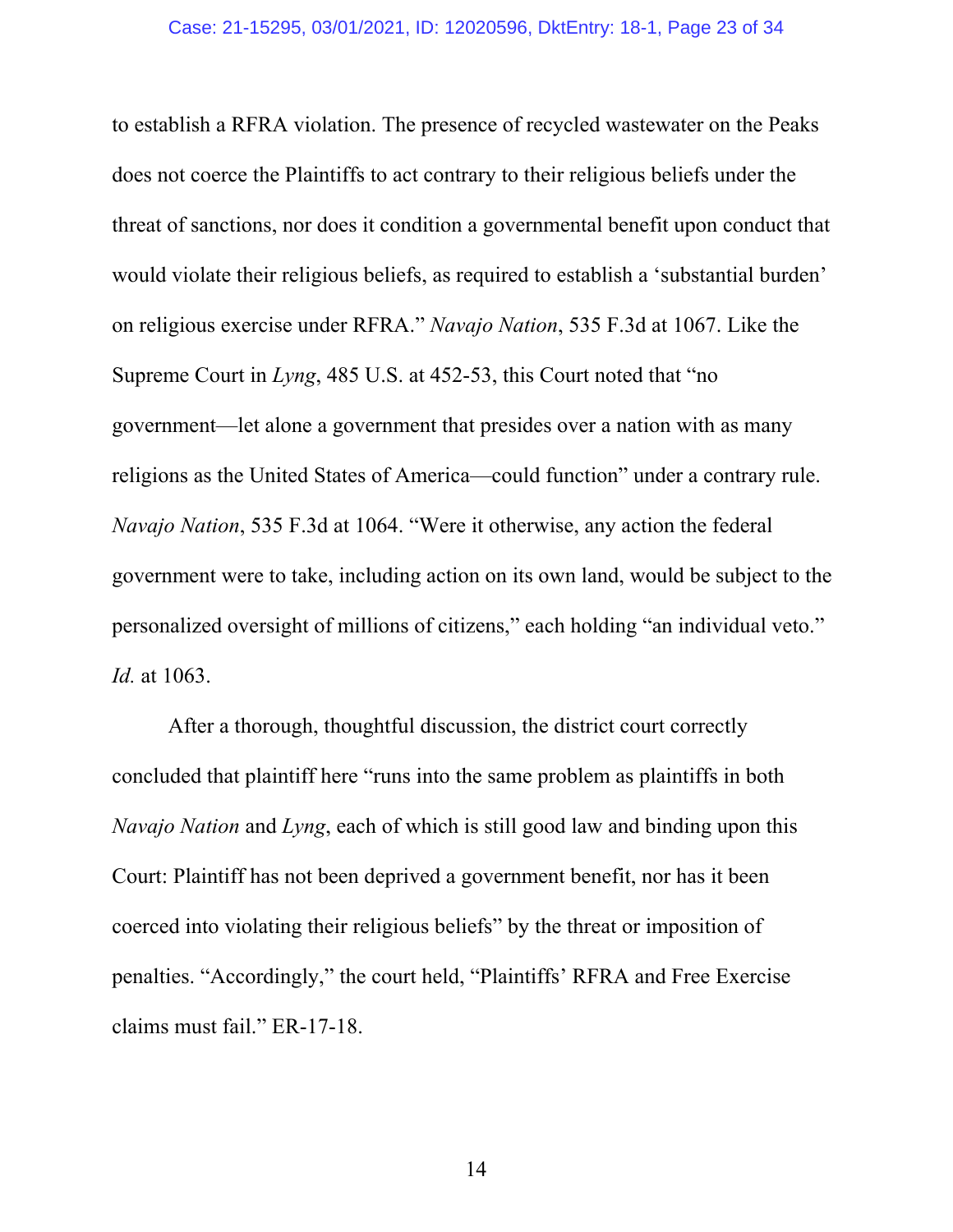Plaintiff attempts to distinguish *Lyng* and *Navajo Nation*, alleging that "neither *. . .* involved physical destruction of a sacred site; in fact, both cases acknowledged the outcome would have been different otherwise." Mot. at 19. Plaintiff is twice wrong. The Supreme Court in *Lyng* observed that the road would cause "serious and irreparable damage to the sacred areas," 485 U.S. at 442, yet found no substantial burden. Amici Religious Liberty Scholars argue that *Lyng* held that "a different set of constitutional questions" would arise if worshippers were prohibited from visiting a sacred site, but they take that language out of context and distort its meaning. Amicus Brief at 11, quoting *Lyng*, 485 U.S. at 453. The very same sentence makes clear that the *Lyng* court was talking about *discrimination* against religious uses. But here, as in *Lyng*, there is no discrimination; the land exchange statute treats all users of Oak Flat equally. As for *Navajo Nation*, the sacred sites were not physically destroyed, but the Court explicitly acknowledged that the outcome would *not* have been different otherwise: "Even were we to assume, as did the Supreme Court in *Lyng*, that the government action in this case will 'virtually destroy the Indians' ability to practice their religion,' there is nothing to distinguish the roadbuilding project in *Lyng* from the use of recycled wastewater on the Peaks." *Navajo Nation*, 535 F.3d at 1072. There is likewise nothing to distinguish the land exchange here.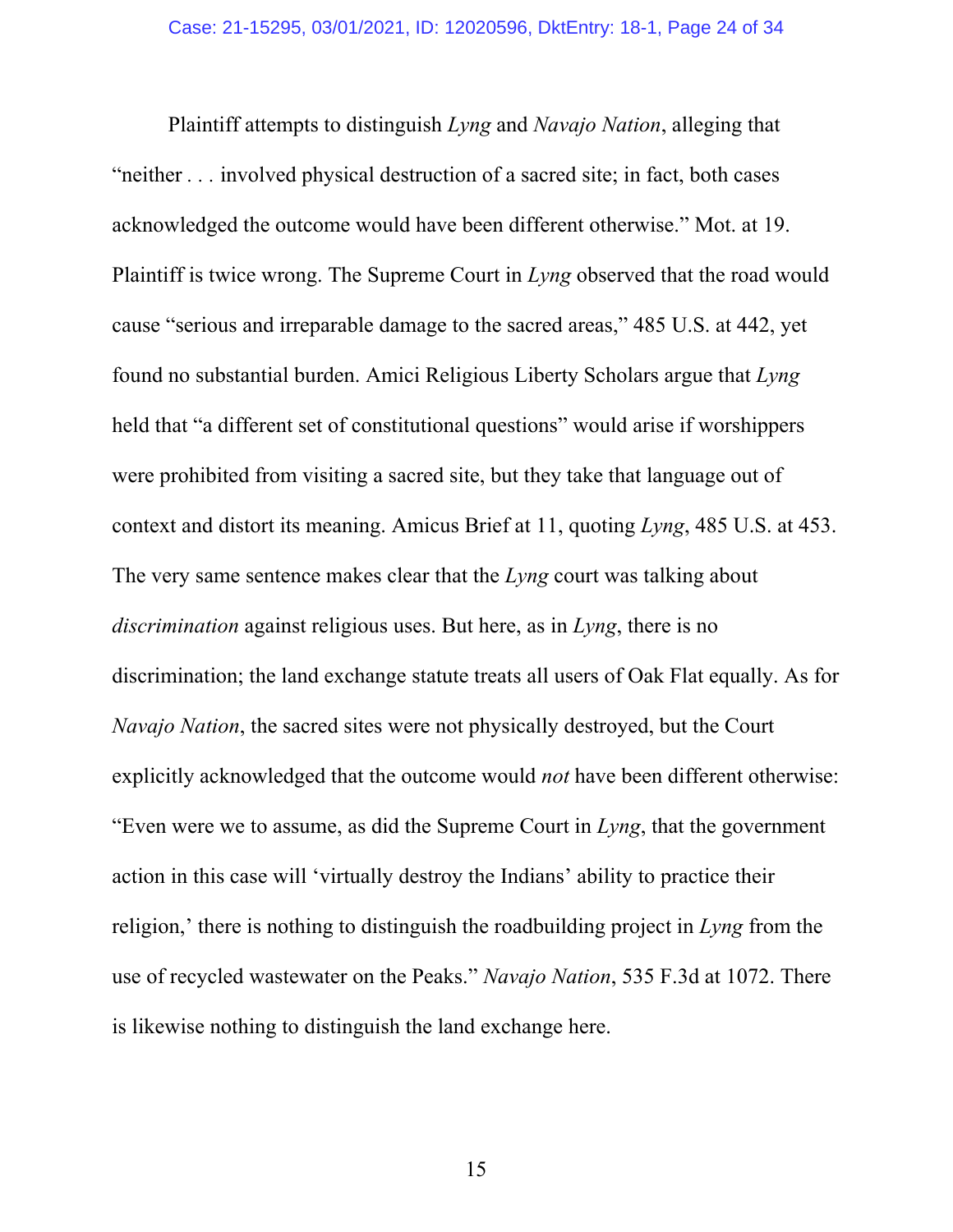Finally, Plaintiff argues that they have been threatened with penalties (for trespassing) and have been denied a benefit (using *Chi'chil Biłdagoteel* for religious exercise). Mot. at 23. But RFRA does not compel the government to dispense particular benefits; it requires only that the government not make benefits *conditional* upon conduct that would violate Plaintiff's religious beliefs. *Navajo Nation*, 535 F.3d at 1063, 1067, 1070. The government has never made any benefit conditional on a violation of Plaintiff's religious beliefs, and the land transfer statute does not do so either. As for trespass, RFRA applies only to *governmentimposed* penalties or threats thereof. The United States has never threatened Plaintiff with trespassing penalties for visiting Oak Flat, and Plaintiff does not allege otherwise.

### **B. Plaintiff is not likely to succeed on its Free Exercise Clause claim.**

Plaintiff argues that the land transfer statute violates the Free Exercise Clause because it is, in their view, too narrow in scope to qualify as a "valid and neutral law of general applicability." Mot. at 24, quoting *Smith*, 494 U.S. at 879. No Supreme Court or Circuit precedent supports that claim, but even if it were true, Plaintiff's Free Exercise claim would still fail under *Lyng*, a Free Exercise Clause case, for the reasons discussed above.

Plaintiff also alleges that the land transfer statute at issue was specifically targeted at their religious conduct, and is thus subject to strict scrutiny. Mot. at 24-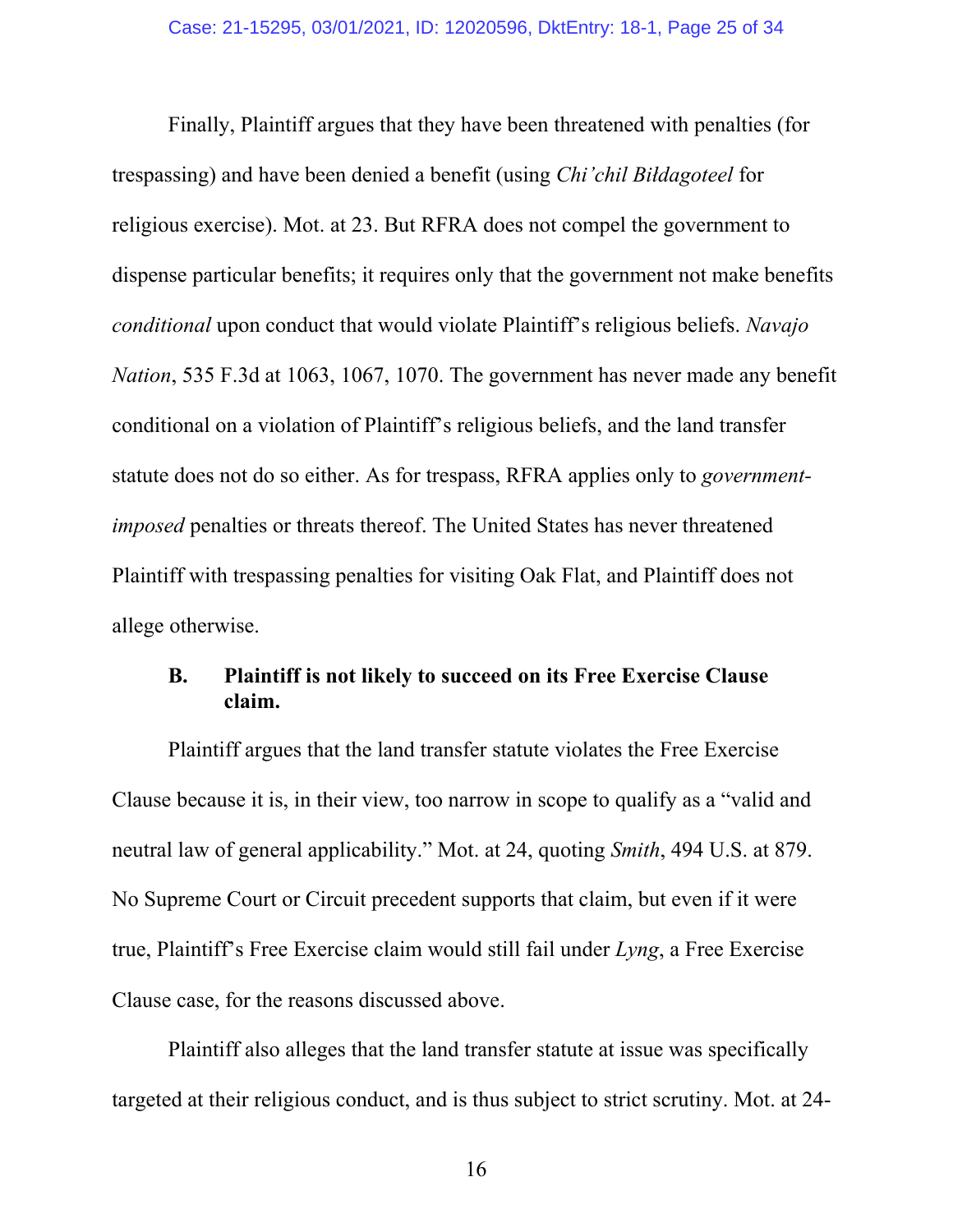25, citing *Church of the Lukumi Babalu Aye v. Hialeah*, 508 U.S. 520 (1993). As the district court noted, however, Plaintiff "has provided no evidence of any discriminatory intent behind its passage," and when asked about it, "Plaintiff's counsel could not directly answer the question." ER-19. On appeal, Plaintiff does not even attempt to show a discriminatory purpose, arguing instead that the intent is "immaterial." That is not the law. To show that a law targeted religious practice, a plaintiff must prove that the law was enacted "because of, not merely in spite of, its adverse effects upon" plaintiffs' religious practice. *Pers. Administrator of Massachusetts v. Feeney*, 442 U.S. 256, 279 (1979) (quotation marks omitted); *accord Church of the Lukumi Babalu Aye*, 508 U.S. at 540 (1993) (holding that equal protection cases guide neutrality inquiry under Free Exercise Clause, and relying on the previous quotation). This they have failed to do.

### **C. Plaintiff lacks standing to bring a breach-of-trust claim and cannot show an existing trust obligation.**

Plaintiff also fails to show a likelihood of success on its breach of trust claim.

*First*, even if Plaintiff had identified a specific substantive source of trust obligations or property that was subject to those obligations (which, as discussed below, it has not), Plaintiff lacks standing to bring such a breach-of-trust claim. Plaintiff is a nonprofit organization that includes some Apache tribal members, but Plaintiff is not a Tribe, nor could it be the beneficiary of any trust created by the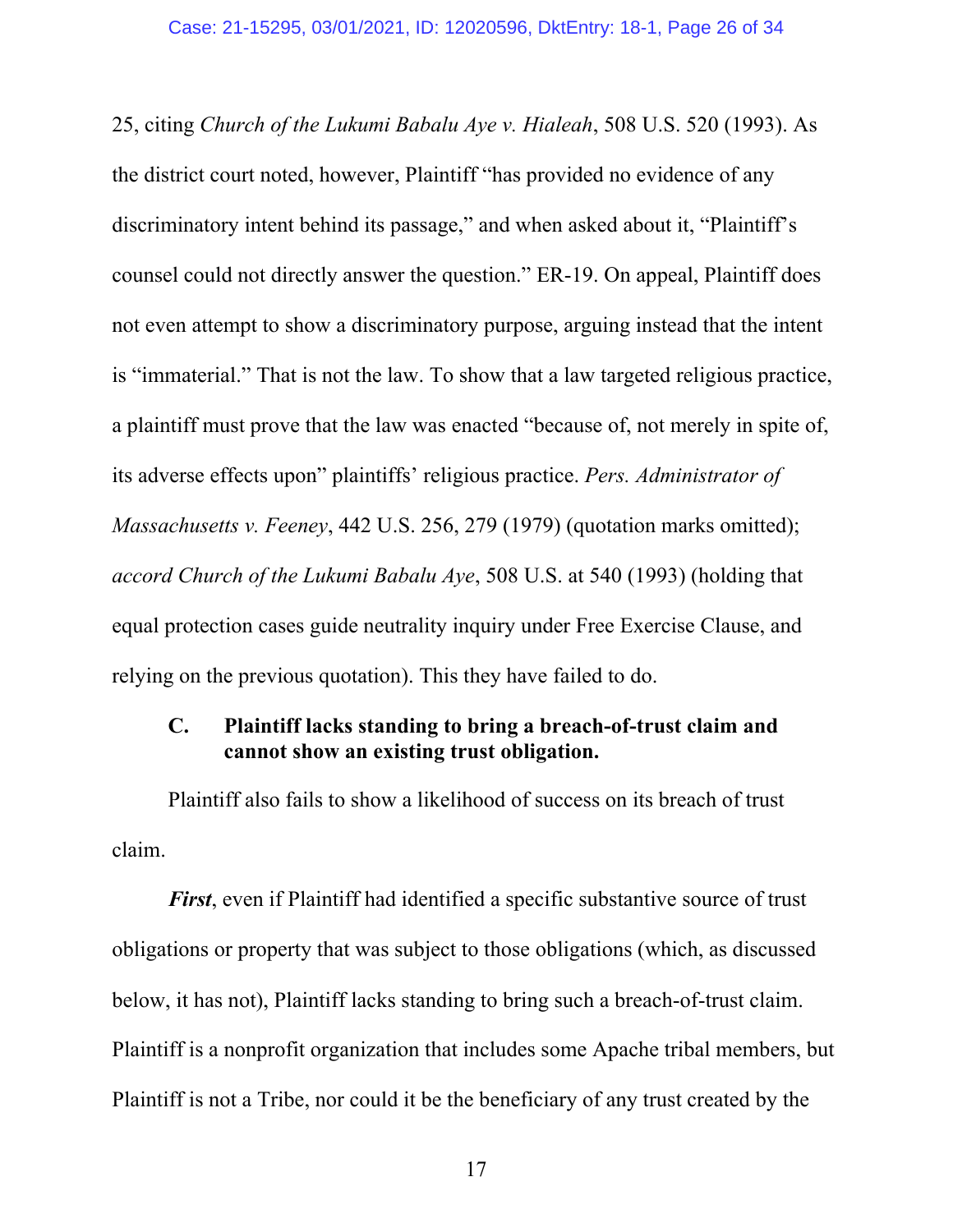1852 Treaty. To the extent that Treaty created any duties that could support the type of breach of trust claim Plaintiff asserts here (and it could not), such a claim must be brought by a federally-recognized Indian Tribe or Tribes. It is not enough that individual members of Plaintiff are members of such a Tribe. The injuries they allege—however individually experienced—are collective, and to the extent there were any trust duties owed for the Oak Flat area, those duties would have been to the Tribe or Tribes as a whole, not to individuals. $2$ 

*Herrera v. Wyoming*, 139 S. Ct. 1686 (2019), and *McGirt v. Oklahoma*, 140 S. Ct. 2452 (2020), are not to the contrary. Neither case was, at heart, an individual asserting an alleged trust duty owed to a Tribe. Both involved individuals arguing that they were not subject to prosecution—in *Herrera*, for exercising a Treatyprotected hunting right, in *McGirt*, for charges stemming from activity in "Indian country" that had been brought in state court. Both cases involved resolution of the scope of tribal rights, but neither case addressed a circumstance like this case, in which a non-Tribe sought to assert the purported rights of an absent Tribe. Courts have routinely held that individual tribal members may not sue to enforce right or duties held by or owed to the Tribe as a whole. *See, e.g.*, *Skokomish Indian Tribe v. United States*, 410 F.3d 506, 515 (9th Cir. 2005) (noting that individual members

 $\overline{a}$ 

 $2$  As Footnote 1 noted, the San Carlos Apache Tribe is pursuing relief against the land exchange but has not brought a breach of trust claim against the United States.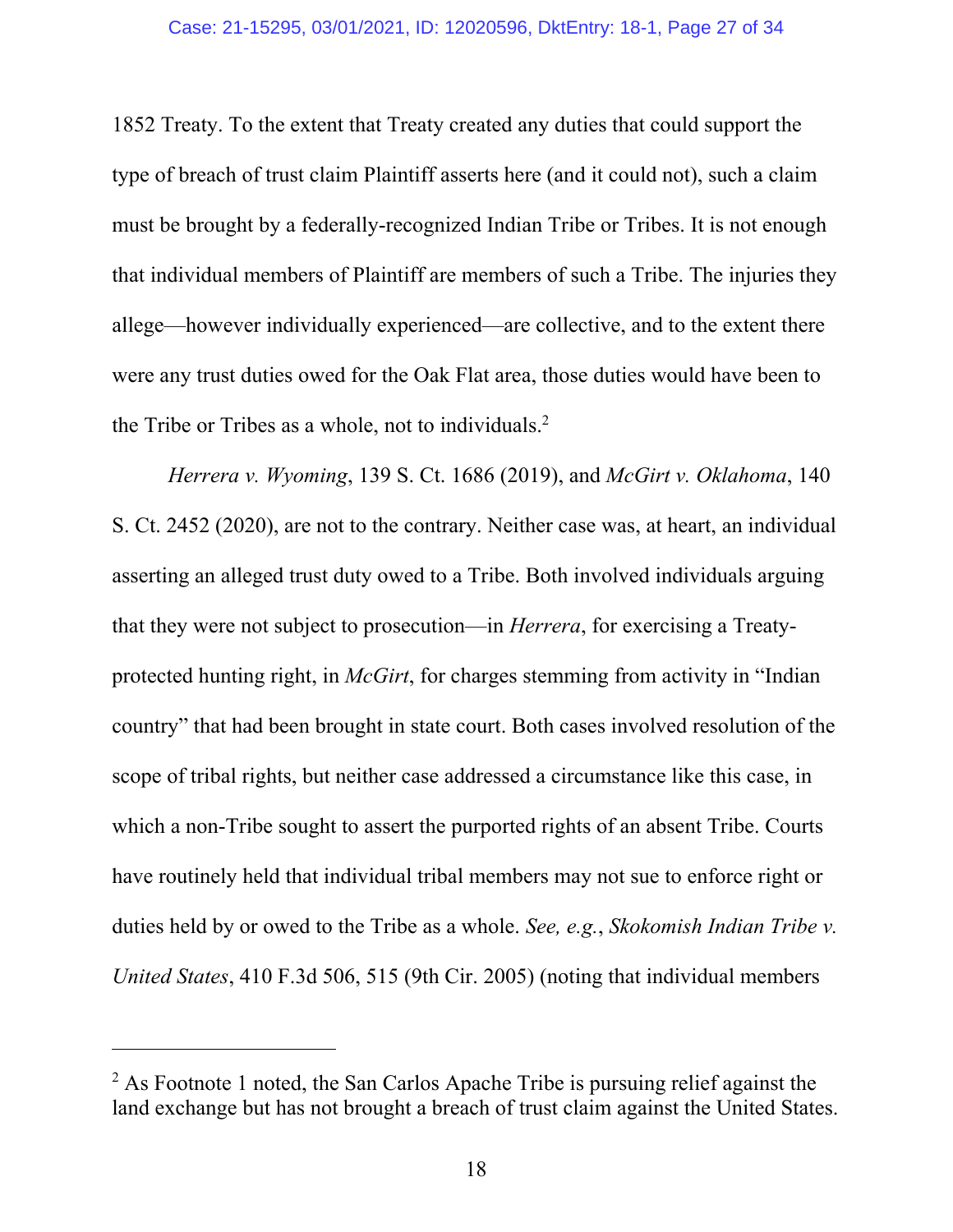#### Case: 21-15295, 03/01/2021, ID: 12020596, DktEntry: 18-1, Page 28 of 34

could not seek to vindicate communal rights); *Hackford v. Babbitt*, 14 F.3d 1457, 1466 (10th Cir. 1994) (member lacks standing to sue as to tribal asset); *James v. Watt*, 716 F.2d 71, 72 (1st Cir. 1983) (individual Indians lacked standing to assert tribal rights to land). This limitation follows naturally from the rule that, absent specific provisions providing for individual rights, treaties between sovereigns "do not create privately enforceable rights." *Mora v. New York*, 524 F.3d 183, 201 & n.25 (2d Cir. 2008) (collecting cases).

*Second*, Plaintiff does not identify a discrete, enforceable trust duty that the government has violated. The only Treaty provision Plaintiff specifically identifies states that "the government of the United States" will "designate, settle, and adjust their territorial boundaries, and pass and execute" laws governing that territory "conducive to the prosperity and happiness of said Indians." Mot. at 26 (citing ER-205). Plaintiff does not argue what specific duty this imposed on the United States with regard to Oak Flat. And while Plaintiff refers to a "trust" or "trust interest," the land is not, in fact, held in trust for the Apache. The cited treaty language at most indicated a plan to adjust boundaries or establish trust lands in the future, *see Robinson v. Salazar*, 838 F. Supp. 2d 1006, 1022 (E.D. Cal. 2012); *Uintah Ute Indians v. United States*, 28 Fed. Cl. 768, 789 (1993) (parsing identical language in other treaties), but no such designation occurred to include Oak Flat. Plaintiff also does not argue that this language specifically required the United States to hold the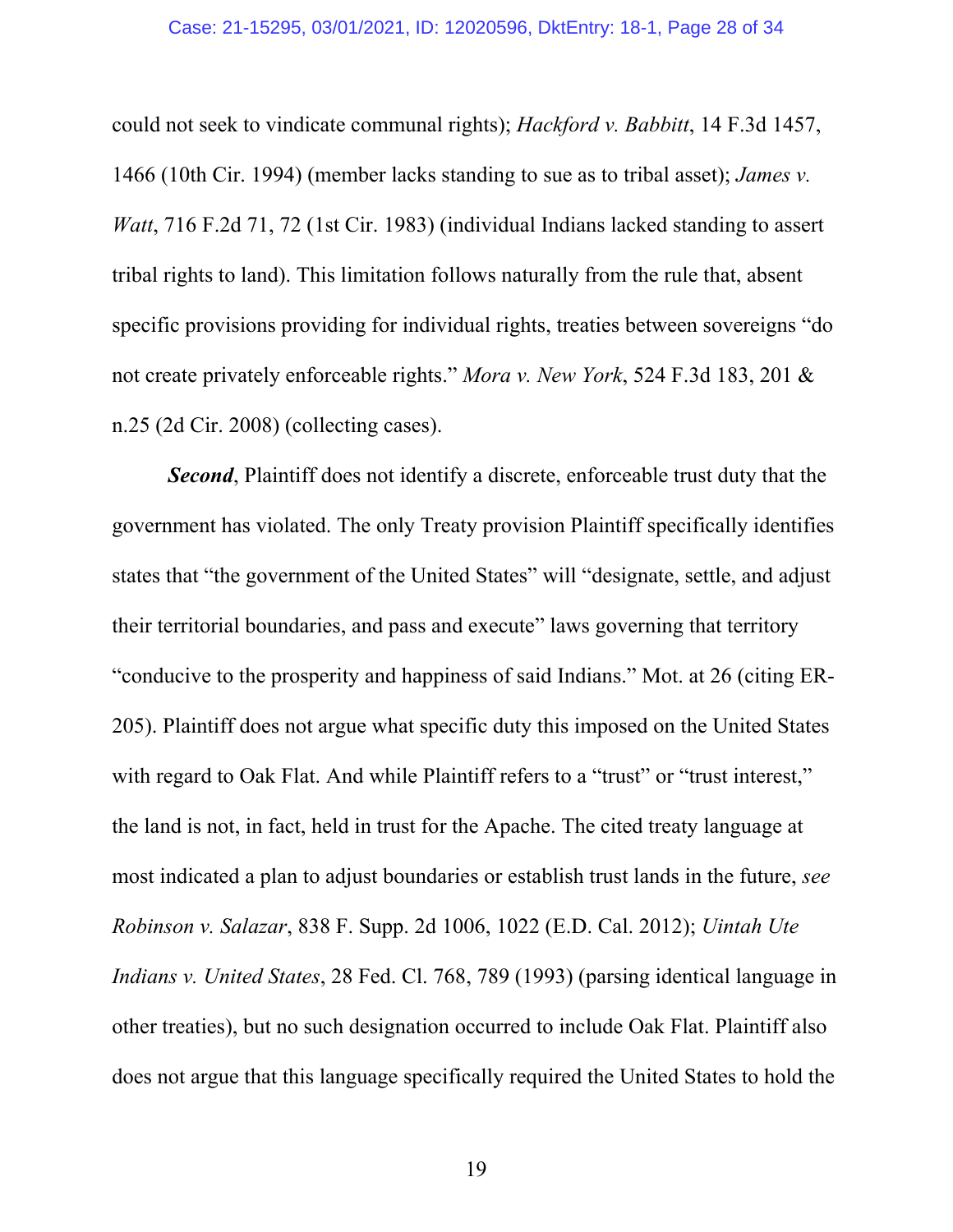#### Case: 21-15295, 03/01/2021, ID: 12020596, DktEntry: 18-1, Page 29 of 34

land in trust for the Western Apache Tribe, nor do they otherwise specify what, exactly, is the duty that the United States violated. And Plaintiff disclaims any title to the Oak Flat area. Mot. at 27.

The amorphous references to a "trust" and "trust responsibilities" are insufficient to establish that the United States has breached trust duties to the Apache Tribe. To succeed on breach of trust claim, a Tribe must "identify a substantive source of law that establishes specific fiduciary or other duties, and allege that the Government has failed faithfully to perform those duties." *United States v. Navajo Nation*, 537 U.S. 488, 506 (2003). The analysis of the government's alleged failure to meet its duties as a trustee "must train on specific rights-creating or duty-imposing statutory or regulatory prescriptions." *Id.* There may be a specific rights-creating trust duty when identifiable tribal assets are formally held in trust by the government, but this Court has held—consistent with the Supreme Court precedent—that the obligations to manage tribal assets held in trust does not extend to a more generalized duty to "regulate third-party use of non-Indian resources for the benefit of" Tribes. *Gros Ventre Tribe v. United States*, 469 F.3d 802, 812-13 (9th Cir. 2006); *see also Inter Tribal Council of Arizona, Inc. v. Babbitt*, 51 F.3d 199, 203 (9th Cir. 1995) (denying breach of trust claim where property at issue "is not properly the subject of a trust corpus. The off-reservation school was not part of Indian lands. . . .Tribes have no interest in the School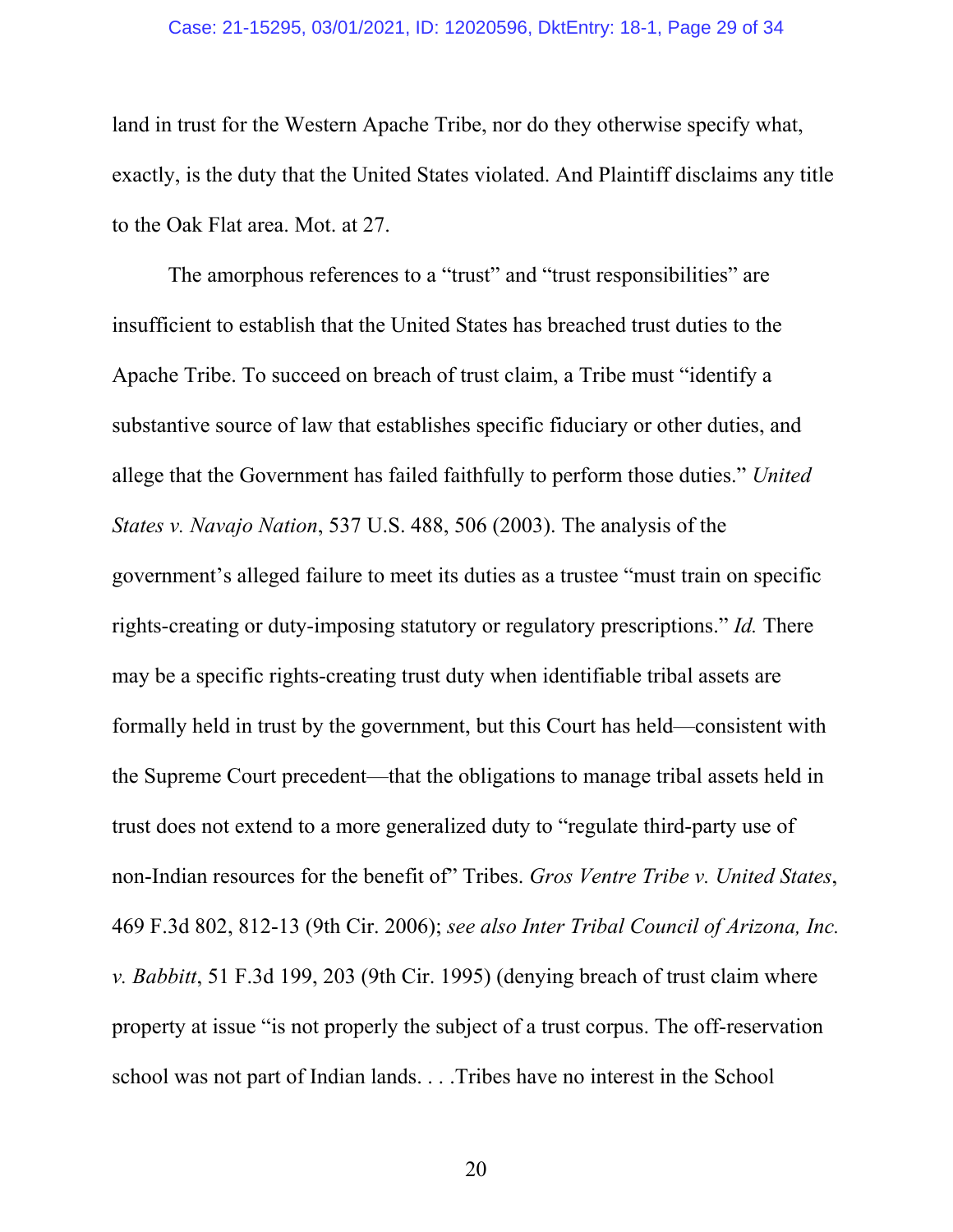Property, which was owned and controlled by the United States government."). Plaintiff's breach of trust claim cannot succeed absent identification of any specific trust duties established by specific rights-creating or duty-imposing statutory or regulatory prescriptions, and the absence of any allegedly mismanaged tribal asset that is held in trust.

*Third*, even if Congress created a distinct trust obligation with respect to Oak Flat in the 1852 Treaty, Congress extinguished that obligation when it passed the Act. Congress's power to legislate in the realm of Indian affairs is "plenary and exclusive," *United States v. Lara*, 541 U.S. 193, 200 (2004), and "not subject to be controlled by the judicial department of the government," *Lone Wolf v. Hitchcock*, 187 U.S. 553, 565 (1903). While the United States cannot terminate a treaty right by implication, the express purpose of the Act was to transfer Oak Flat to private companies for mining. That express purpose is in direct and obvious conflict with Plaintiff's theory that the land is subject to any trust responsibility (although, as explained above, Plaintiff has not made clear what that trust duty is). This is not, as in *Herrera* and the precedent upon which it relies, a later act of Congress that arguably might implicitly subvert some interest held by a Tribe; it is an express abrogation of any trust duties related to Oak Flat. Any such abrogation is ultimately a political act, within Congress's authority, and not the proper subject of a breach of trust claim.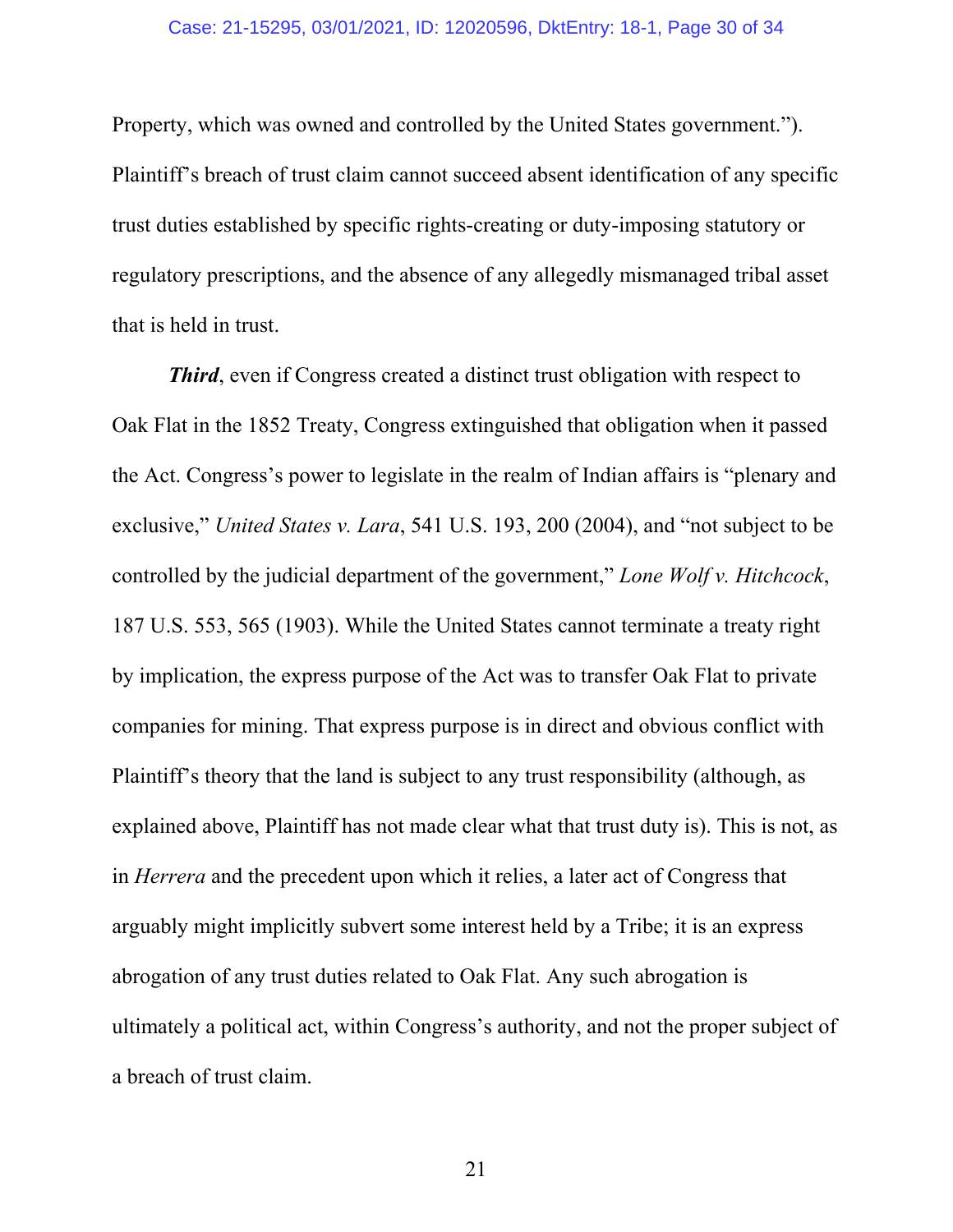Plaintiff has accordingly failed to establish a likelihood of success on its breach of trust claim.

### **III. While this Court need not reach them, the remaining factors favor the agencies.**

This Court need not go further to consider the balance of equities and public interest, since Plaintiff's showing of entitlement to an injunction pending appeal has already failed. *See Nken v. Holder*, 556 U.S. 418, 435-36 (2009). But should the Court proceed to these factors, they favor denying the motion.

First, in passing the law that created the land exchange, Congress has determined that facilitating copper mining in Arizona and expanding the Tonto National Forest—a Forest which serves multiple public purposes including recreation opportunities and habitat conservation—is in the public interest. "Congress's prerogative to balance opposing interests and its institutional competence to do so provide one of the principal reasons for deference to its policy determinations." *Salazar v. Buono*, 559 U.S. at 717 (reversing injunction against land-transfer statute); *see also Am. Motorcyclist Ass'n v. Watt*, 714 F.2d 962, 967 (9th Cir. 1983). The equities thus favor the Federal Defendants under the principle that "a court sitting in equity cannot ignore the judgment of Congress." *United States v. Oakland Cannabis Buyers' Co-op.*, 532 U.S. 483, 497 (2001) (cleaned up). Where Congress has affirmatively spoken on a matter—here, the land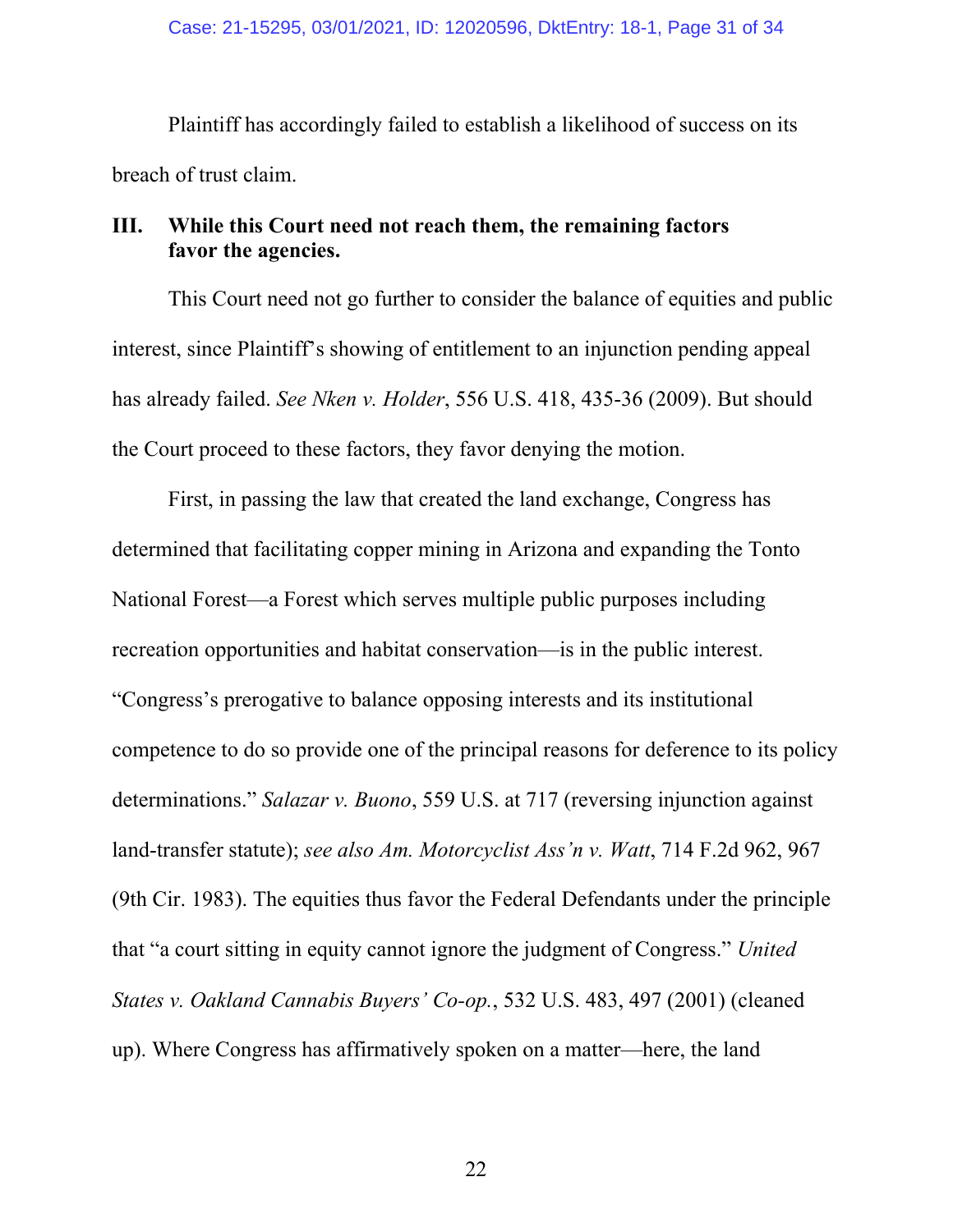transfer—it is in accord with the public interest to not frustrate Congress's intent. *Id.* (citations omitted).

Second, the federal government has a long-recognized policy of "furthering Indian self-government." *Morton v. Mancari*, 417 U.S. 535, 551 (1974). In analyzing whether injunctive relief advances the public interest, courts consider whether an injunction furthers this policy. *See Prairie Band of Potawatomi Indians v. Pierce*, 253 F.3d 1234, 1253 (10th Cir. 2001); *Seneca-Cayuga Tribe of Okla. v. Oklahoma*, 874 F.2d 709, 716 (10th Cir. 1989). Here, allowing Plaintiff to pursue claims on behalf of federally-recognized Tribes that the Tribes themselves decline to pursue would not further Indian self-government. This policy consideration also suggests Plaintiff's request for injunctive relief is not in the public interest.

#### **CONCLUSION**

 For the foregoing reasons, Plaintiff's emergency motion for an injunction pending appeal should be denied.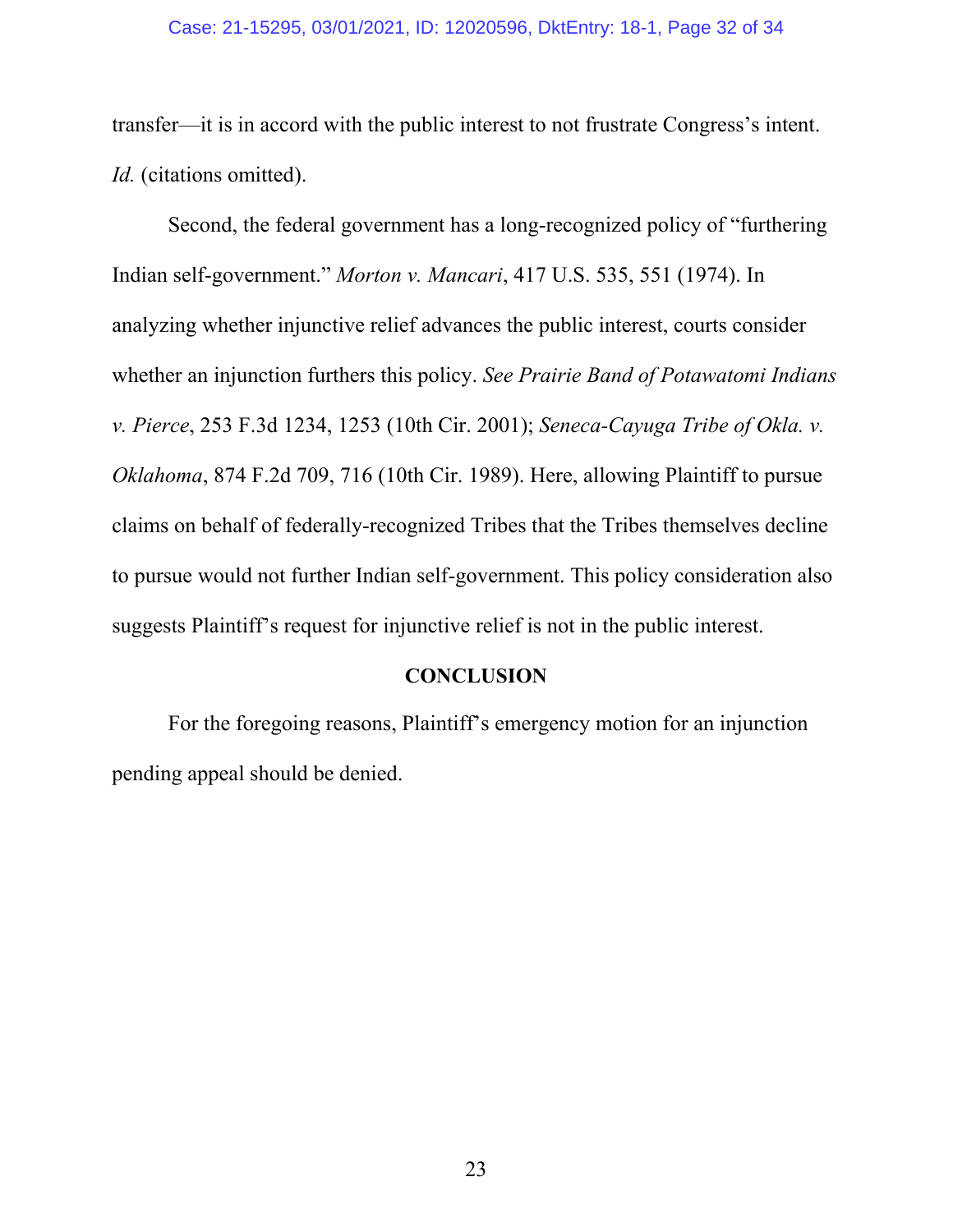Respectfully submitted,

/s/ *Katelin Shugart-Schmidt* JEAN E. WILLIAMS *Acting Assistant Attorney General*  ANDREW C. MERGEN JOAN M. PEPIN ERIKA B. KRANZ TYLER M. ALEXANDER REUBEN S. SCHIFMAN ERIKA NORMAN KATELIN SHUGART-SCHMIDT *Attorneys*  Environment and Natural Resources Division U.S. Department of Justice

March 1, 2021 90-1-0-16230